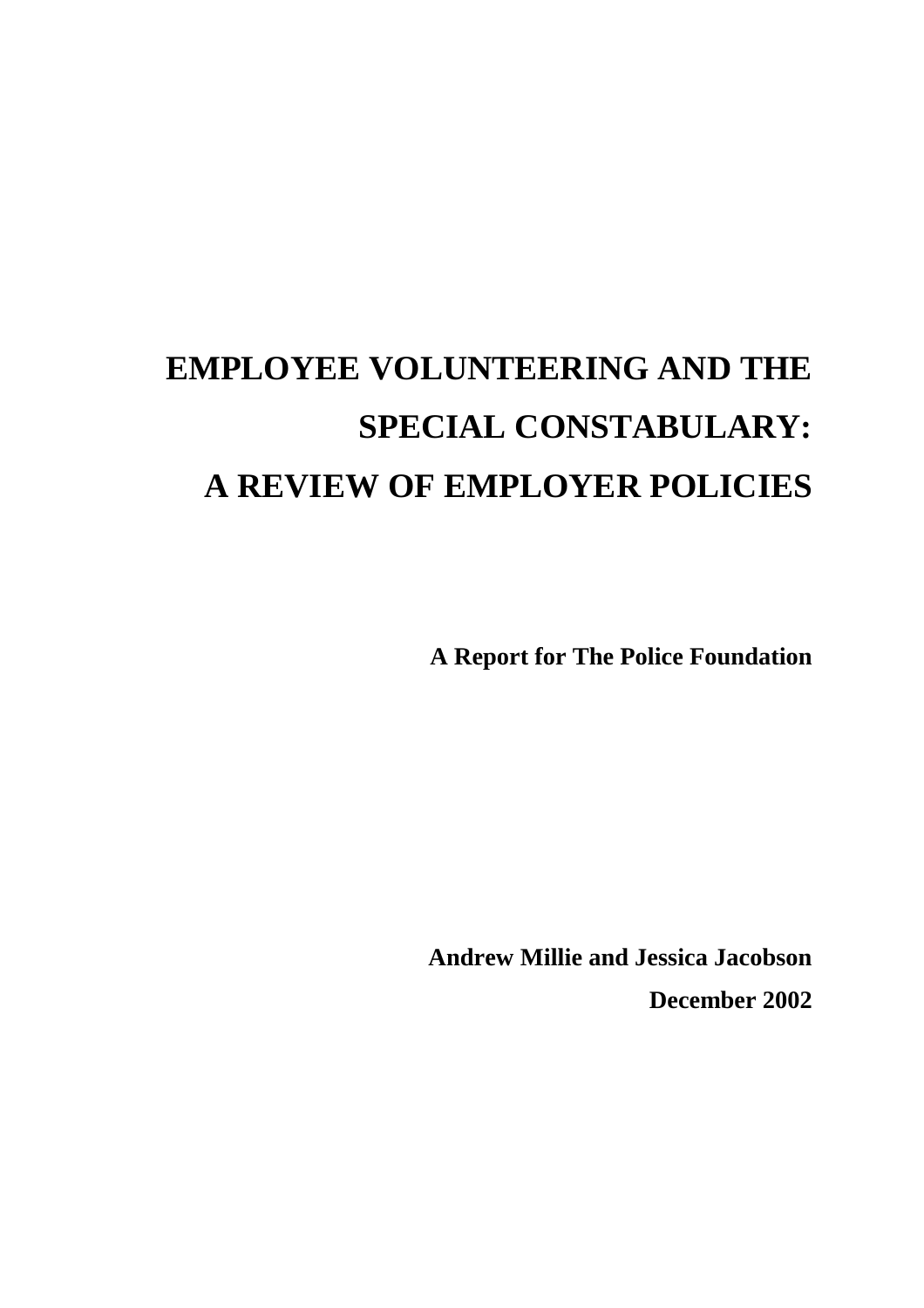#### **Acknowledgements**

We would like to thank all the companies who responded to our questioning on policies on employee volunteering. We are grateful for the support of Bill Saulsbury at the Police Foundation and Ian Hearnden and Mike Hough at the Criminal Policy Research Unit at South Bank University.

#### **The Authors**

Dr Andrew Millie has been employed as an independent research consultant and is also employed as a Research Fellow at the Criminal Policy Research Unit at South Bank University, London. Dr Jessica Jacobson is a former Senior Research Officer at the Home Office Policing and Reducing Crime Unit and is currently an independent research consultant.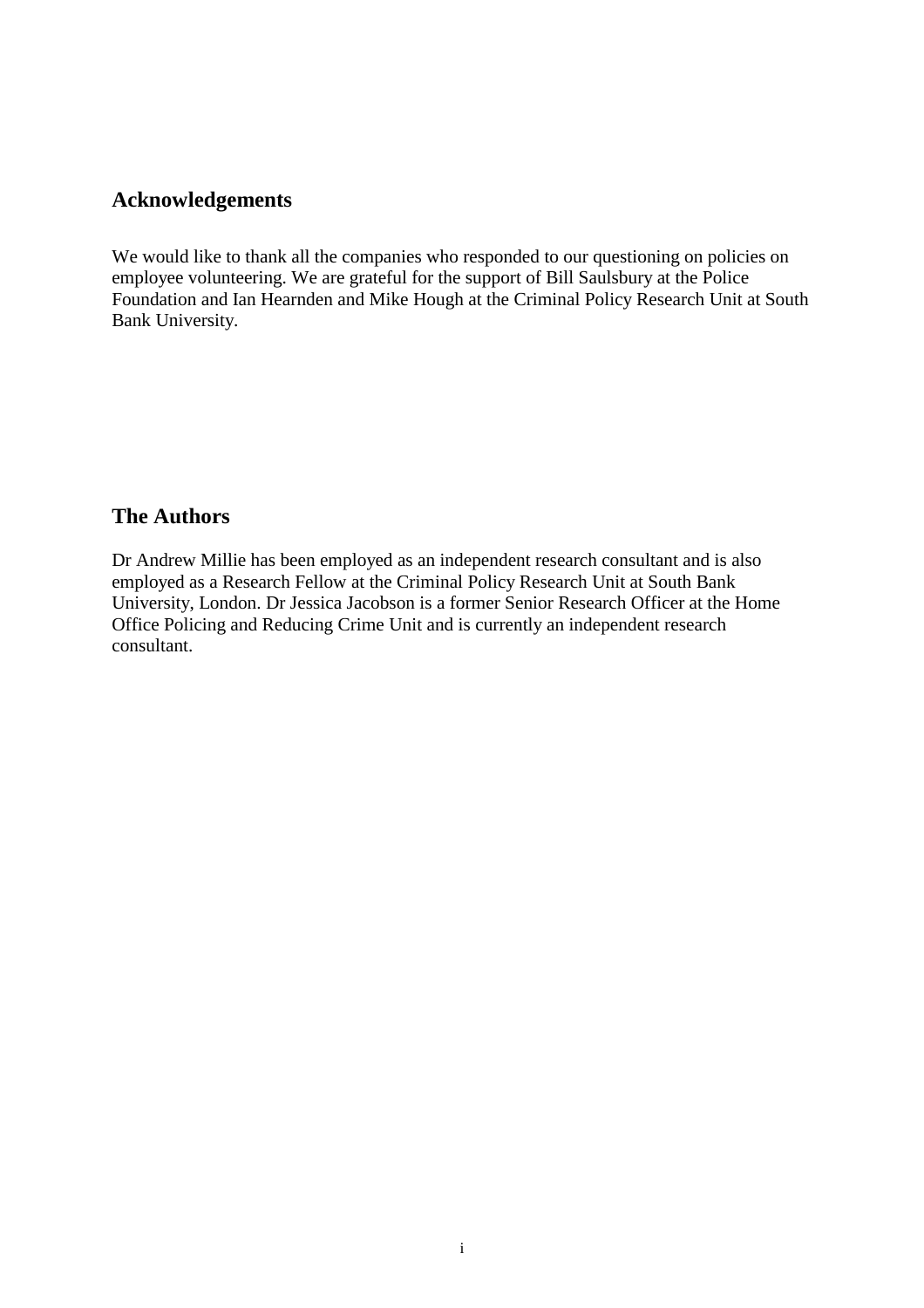### **Contents**

|                                                                | Page                    |
|----------------------------------------------------------------|-------------------------|
| <b>Acknowledgements</b>                                        | $\mathbf{i}$            |
| <b>Contents</b>                                                | $\overline{\mathbf{u}}$ |
| <b>List of examples</b>                                        | iii                     |
| <b>Introduction</b>                                            | $\mathbf{1}$            |
| Aims of the study                                              | 1                       |
| Background                                                     | $\mathbf{1}$            |
| Methods                                                        | 6                       |
| <b>Findings</b>                                                | 8                       |
| Employer policies on employee volunteering                     | 8                       |
| Areas of voluntary work preferred                              | 14                      |
| Advantages associated with employee volunteering               | 16                      |
| Employee participation in the Special Constabulary             | 18                      |
| <b>Conclusions: Opportunities for the Special Constabulary</b> | 21                      |
| A favourable environment for employee volunteering             | 21                      |
| Prioritising community safety                                  | 22                      |
| The Special Constabulary and transferable skills               | 22                      |
| Brokers for employee volunteering                              | 23                      |
| Flexibility and diversity                                      | 24                      |
| <b>References</b>                                              | 25                      |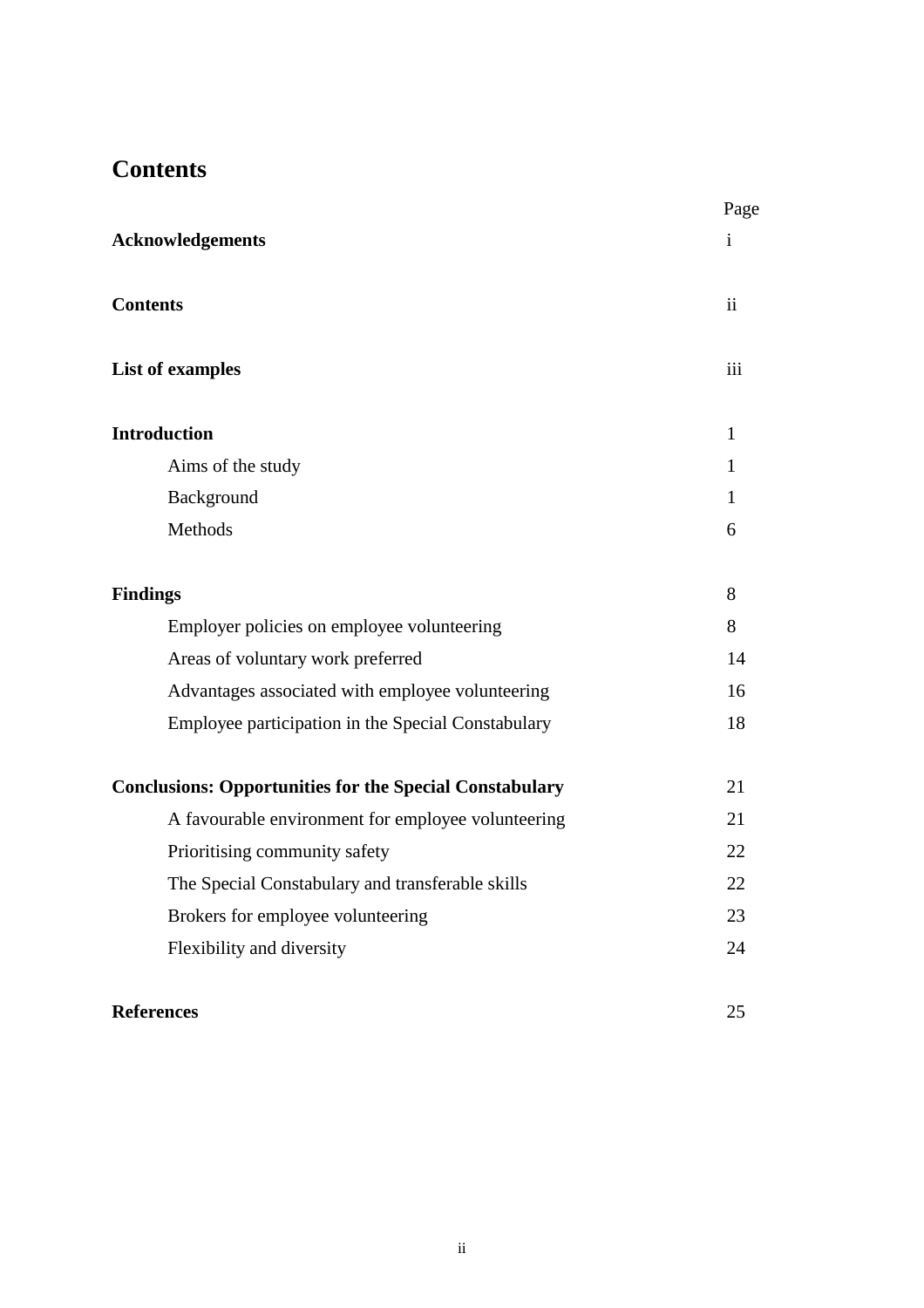## **List of examples**

|                                                                  | Page |
|------------------------------------------------------------------|------|
| 1. Abbey National volunteering policy<br>10                      |      |
| 2. BAE Systems Approved Policy - March 2002<br>11                |      |
| 3. United Utilities Employee Volunteering Guidelines<br>12       |      |
| 4. Alliance and Leicester volunteering policy statement<br>13    |      |
| 5. Bradford and Bingley Better Reading Partnership<br>15         |      |
| 6. Alliance and Leicester – Benefits of volunteering<br>18       |      |
| 7. Marks and Spencer Community Involvement – Investing in safety | 19   |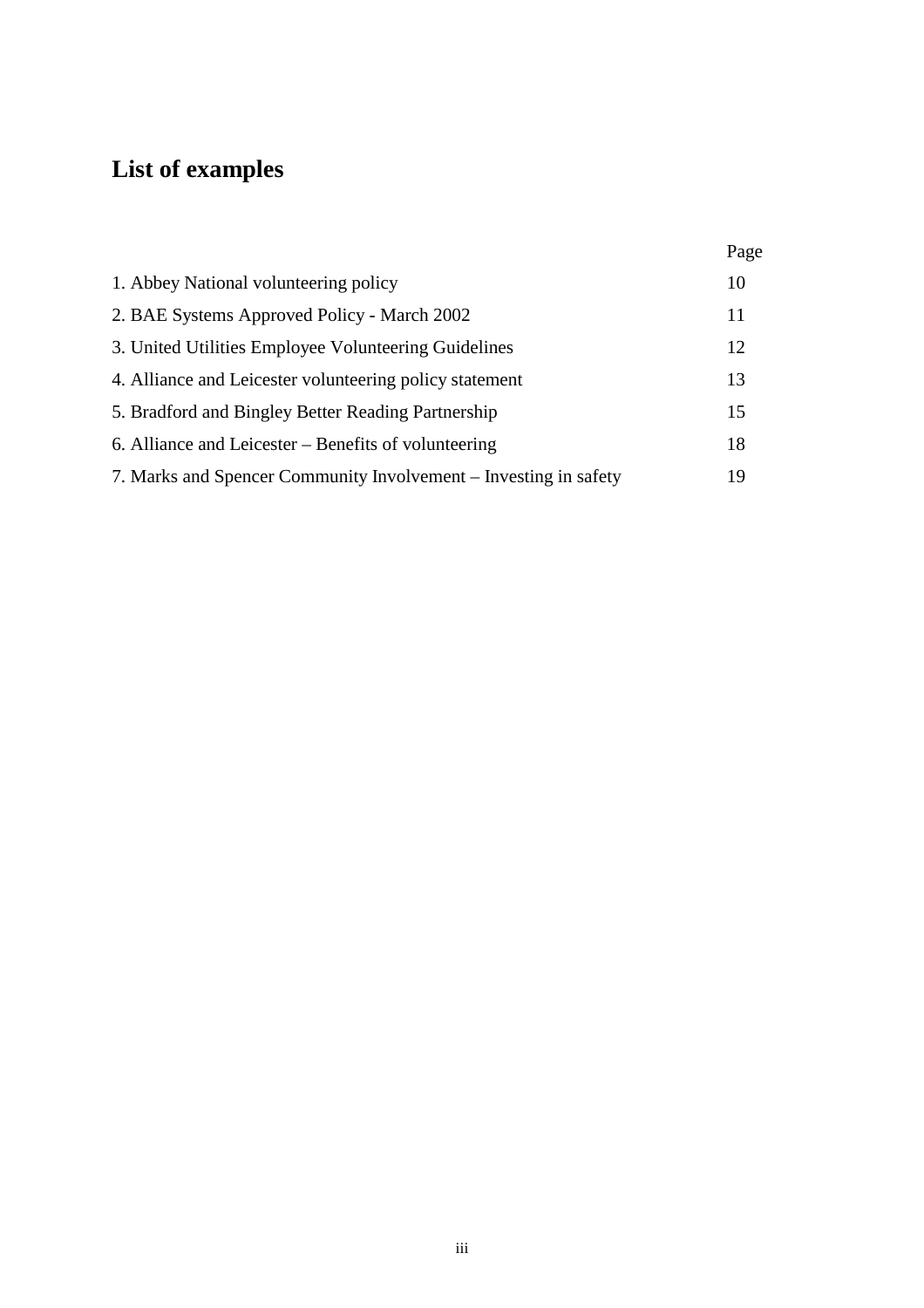### **1. Introduction**

#### **Aims of the study**

The research conducted for this study had three broad aims. The first of these was to examine the attitudes of large employers in the private sector to staff participation in voluntary work. Thus, the study was concerned with the various ways in which employers actively encourage employee volunteering, the extent to which employee volunteering is treated as an integral component of 'corporate social responsibility' (CSR), and the kinds of rationales for supporting voluntary work to which employers subscribe.

The second aim of the research was to look more specifically at whether employers have provisions for or actively encourage staff involvement in the Special Constabulary: that is, the voluntary section of the local police force. Hence the research looked at the extent to which volunteering for the Special Constabulary is included within wider voluntary work policies, is specified as a particular goal, or is not covered by such policies.

The third aim of the study built on the first and second: that is, the study has sought to use the research findings on volunteering to identify opportunities for the Special Constabulary to widen employer support for the organisation. By reviewing existing policies on employee volunteering, and attitudes of employers to the Special Constabulary, the intention was to consider ways in which employer support for the Special Constabulary might relate to other CSR goals, and to explore the scope for raising awareness of the Specials among both employers and employees.

#### **Background**

This study emerged out of three broad areas of concern:

- The increasing commitment of private sector employers to the principles of CSR, including employee volunteering;
- The high levels of interest among members of the general public in voluntary work, and the accompanying ministerial interest in further promoting volunteering and 'active communities'; and,
- The desire of the Special Constabulary to extend participation in the organisation.

#### *Corporate social responsibility*

CSR is a broad term, which refers to the recognition by companies that they have responsibilities not only to their customers and staff but also to the wider communities in which they are based and even – given the increasingly global and interdependent nature of manufacturing, communications and trade – to the wider world.

The ways in which these responsibilities are defined can take many different forms. They may encompass, for example, concerns about the environmental impact of the company's operations; desire to improve the education and welfare of current and (potential) future generations of employees and customers; a commitment to charitable work of all kinds –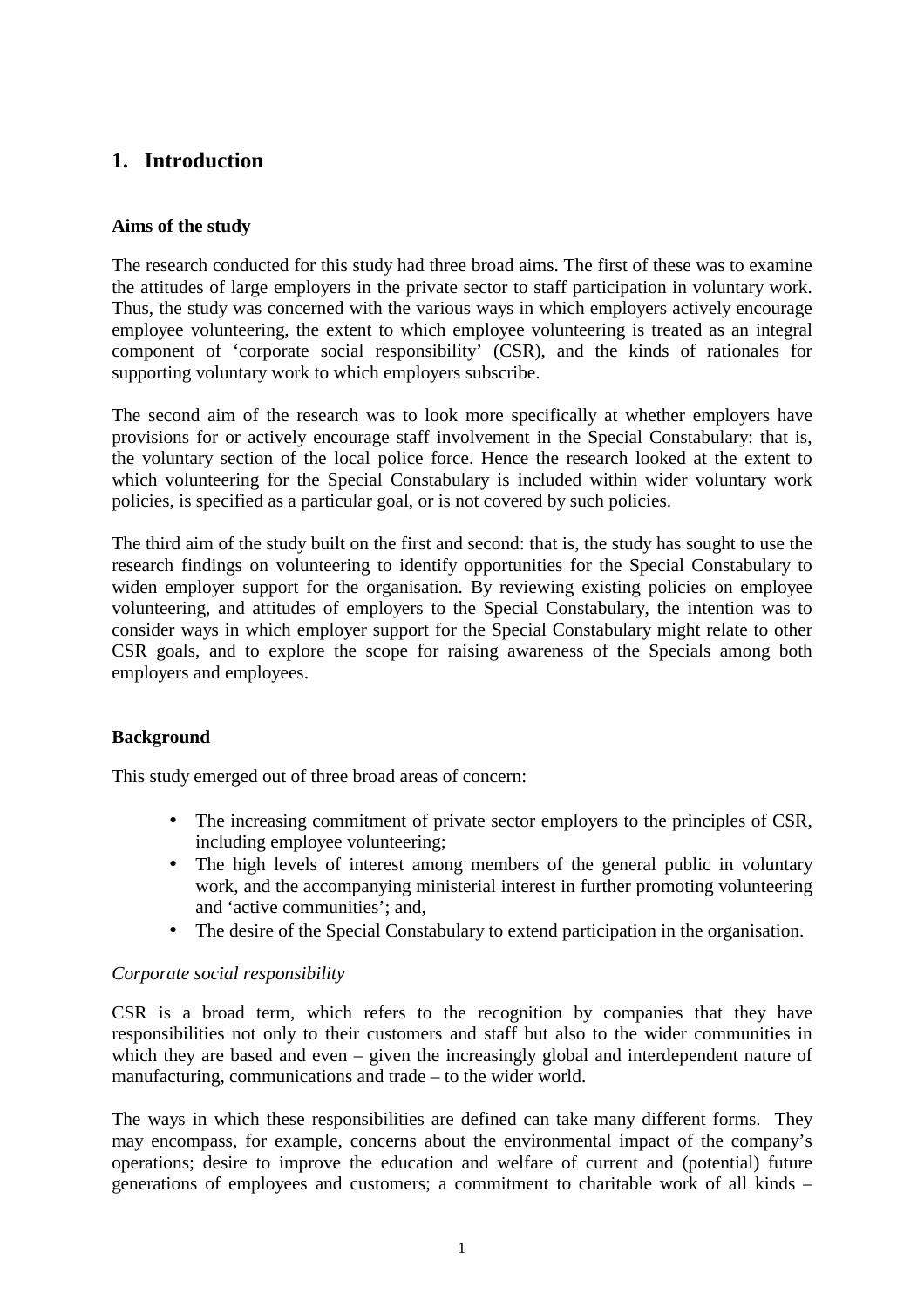whether relevant or not to the core activities of the company. According to the definition offered by the Department of Trade and Industry CSR Report of 2002, a responsible organisation is one which:

- 1. … Recognises that its activities have a wider impact on the society in which it operates;
- 2. In response, … takes account of the economic, social, environmental and human rights impact of its activities across the world; and
- 3. … Seeks to achieve benefits by working in partnership with other groups and organisations (DTI, 2002: 7).

While the discussion and promotion of the principles of CSR has grown in intensity over the past decade or more, the very idea of CSR should not be regarded as an entirely recent phenomenon. As noted by Tuffrey (1999), it has been traditional for companies to make a contribution to local communities and wider society beyond that of providing (at a price) goods and services, creating employment, and paying tax: '…whether it was the model villages of the early industrialists or the public endowments of Victorian philanthropists, there has always been a mixture of motivations between altruism and self-interest'.

Despite the growing emphasis placed upon CSR by companies and also by Government over recent years, a mixed picture emerges from efforts to assess the extent of corporate giving. The Guardian Newspaper's survey of corporate giving in 2002 indicates that the percentage of pre-tax profits that are contributed to the community remain much the same today as they were a decade ago, notwithstanding the many initiatives that have been developed to encourage CSR (Benjamin, 2002). Currently, there is much debate about the most appropriate methods of measuring the levels, kinds and impacts of corporate giving, which can take many non-monetary as well as monetary forms. The London Benchmarking Group, for example, has developed techniques to assist companies to assess their involvement in the community.

Whatever the recent trends in approaches to corporate giving, the motivations for contributing (and being seen to contribute) to society remain compelling within the business world. Tuffrey (1999) notes that these motivations include:

- A sense of moral and social responsibility, also responding to expectations from society;
- A belief that companies have a long-term interest in fostering a healthy community, sometimes known as enlightened self-interest;
- The knowledge that community interventions involving employees, customers and suppliers can have direct benefits through increased profitability, stronger morale and improved customer loyalty.

These motivations apply not only to CSR as a whole, but also to employee volunteering, which is one specific aspect of CSR – and an aspect that has come to increasing prominence over the past few years. As observed by Lukka (2000: 3), in her literature review of employee volunteering, '…the traditional relationship of financial donations from the corporate to the community is now being extended to include time and resources, illustrated through many innovative volunteering partnerships, currently in practice in the UK.' Indeed, employee volunteering has been described as '…the fastest growing form of corporate community support' (Hill, 2002). The National Centre for Volunteering reports that the organisation Business in the Community held its first campaign to promote employee volunteering in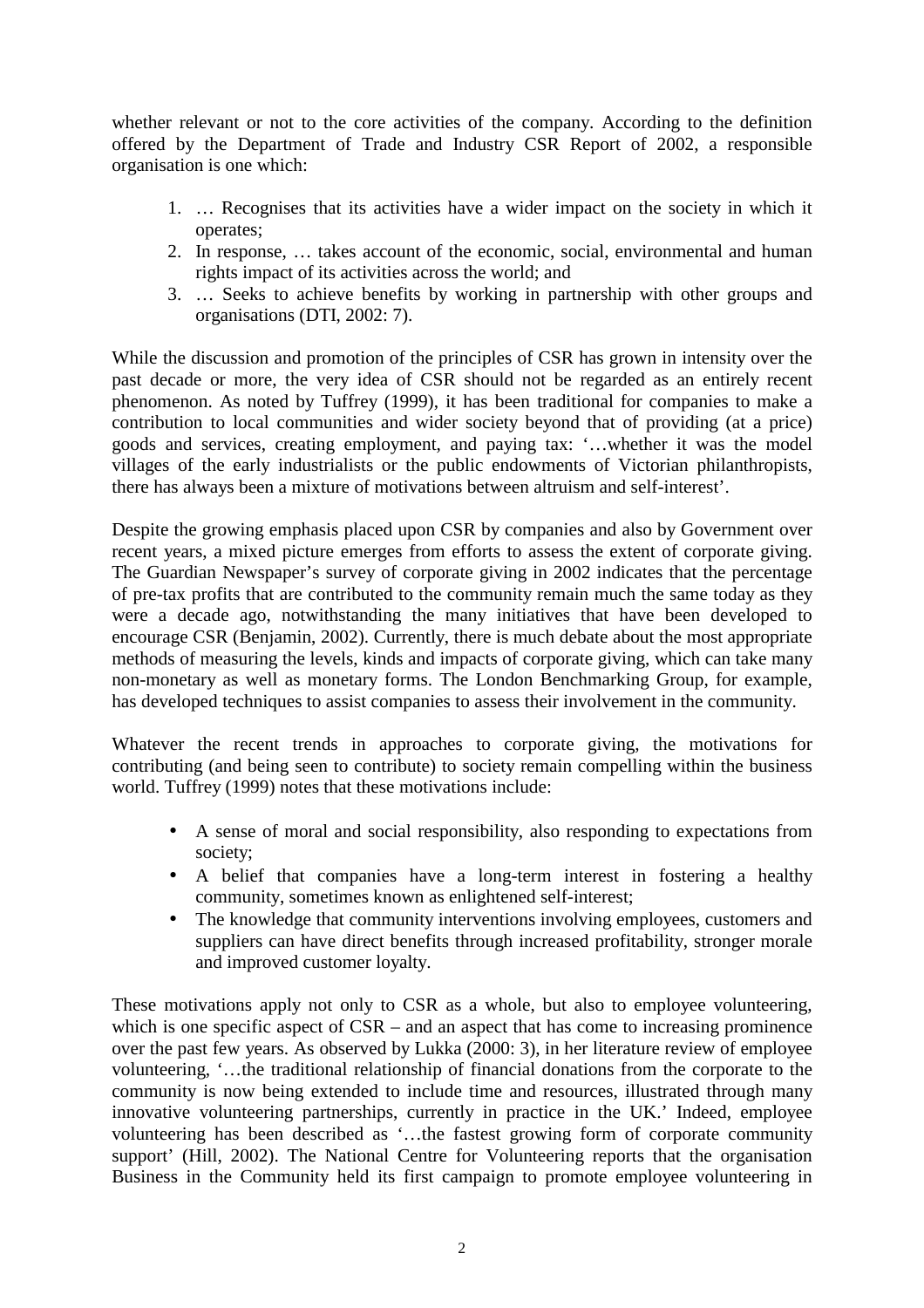1990; and, by 2002, 74% of FTSE 100 companies had some kind of volunteering programme in place. $<sup>1</sup>$ </sup>

Employee volunteering refers to the involvement in voluntary work of employees with the active support of their employers. It can be either **employee-led** or **employer-initiated**  involvement (Lukka, 2000). The volunteering itself can take many different forms. The employee volunteering website  $Cecile<sup>2</sup>$  points out that opportunities for employee involvement in the community can include not only regular or occasional contributions of time and skills to charitable organisations, but also:

- **Team challenge** events where a group of employees tackle a community problem or task together, while building team-working skills;
- **Development assignments** with a double objective: to complete a real project in a charity, and develop the employee's individual skills;
- **Secondments for transition** at times of major career change or in preparation for retirement, with a community organisation;
- **Mentoring**: a one-to-one basis for involvement, for all sectors in the community, particular popular in education;
- **Business on board**: volunteers serve as trustees on the management committees of community organisations.

Examples of the ways in which employers can support or promote voluntary work, the kinds and areas of voluntary work that may be favoured by employers, and some of the specific rationales for employee volunteering, will be discussed, in the 'Findings' section of this report.

#### *Voluntary work*

The interest in employee volunteering has emerged in a context of widespread commitment to voluntary work in general across the UK. The 2001 Citizenship Survey carried out by the Home Office looked at, among other matters, the extent to which people participate in communities. The report on the survey notes that this participation ranges from the relatively low-level, such as membership of a local social club, to the very active, such as the organisation of after-school activities or a Neighbourhood Watch group. In terms of formal volunteering – that is, providing unpaid help to groups, clubs or organisations, the survey found that 39% of people had volunteered formally at least once over the past 12 months; and 26% had volunteered formally at least once a month (Prime *et al.*, 2002).

The tasks that were most likely to have been carried out by volunteers were the following:

- Raising and handling money (22%)
- Organising or helping to run an activity or event (21%)
- Giving other practical help  $(14\%)$
- Being a leader or a member of a committee (13%)
- Giving advice, information or counselling (11%)
- Providing transport or driving (10%)

 $\overline{a}$ 

<sup>&</sup>lt;sup>1</sup> www.employeevolunteering.org.uk

<sup>2</sup> (Coordinating Employee Community Involvement Links Europe) www.cecile.net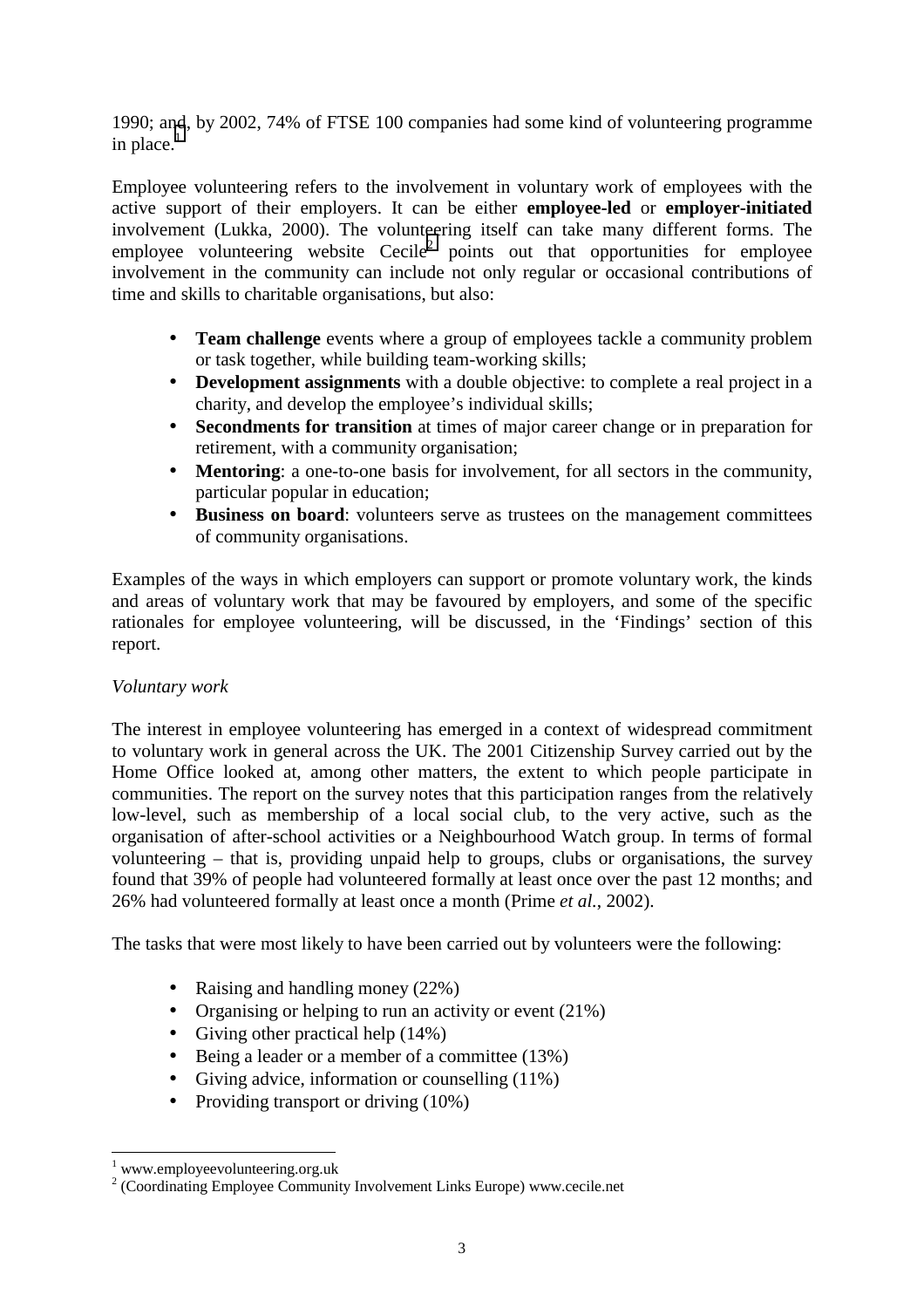Voluntary work was most likely to have been carried out in the following fields:

- Sports and exercise (13%)
- Children's education/schools (12%)
- Hobbies/recreation/arts/social clubs (10%)
- Religion  $(9\%)$
- Youth/children's activities outside school (7%).

The survey also found that 4% of people – and 7% of those in employment - volunteered through employer-supported volunteering schemes.

The Home Office has sought to promote voluntary work through the Active Community initiative. Voluntary work, according to the Home Office, helps to create 'active communities [which are] strong, safe, inclusive and welcoming', and in which '…local people have opportunities to realise their potential, gaining experience, education and life skills, as well as influencing the social, political and economic context of their lives'.<sup>3</sup>

Home Secretary David Blunkett (Home Office, 2002a) has emphasised the particular role that employers can play in encouraging their staff to undertake voluntary work and, through this, to become 'active citizens'. In a speech to the Confederation of British Industry in May 2002, Blunkett stated that employers should work with the government in developing new ways of supporting volunteering, and argued that 'building a safer society based on strong communities is in the interests of business as well as Government'. He drew special attention to the importance of encouraging employees to participate in the Special Constabulary, which can help to cut crime and promote community safety.

A range of volunteering websites have been developed which promote voluntary work of all kinds. These websites include, for example, do-it.org.uk, which provides advice on volunteering opportunities, and on undertaking volunteering while working, unemployed or studying. According to the website, volunteering is 'a great way to develop new skills, build your confidence, and show future employees you've got drive and initiative'. Recent years have also seen the emergence of a number of volunteering 'brokers' – such as the wellestablished Business in the Community - which build contacts between businesses and voluntary organisations, and help to organise volunteering opportunities.

#### *The Special Constabulary*

l

The Special Constabulary is made up of volunteers who carry out certain police duties for a few hours (usually around four) each week. Specials have the same powers as a regular constable; however their jurisdiction is limited to the police region they are based in. Their duties typically include carrying out patrols, and helping to police special events such as sporting occasions. In addition to their policing work, they are expected to attend training sessions, where appropriate.

<sup>3</sup> Lord Filkin (2002) 'Home Office support for employee volunteering', www.employeevolunteering.org.uk/about/lordfilkin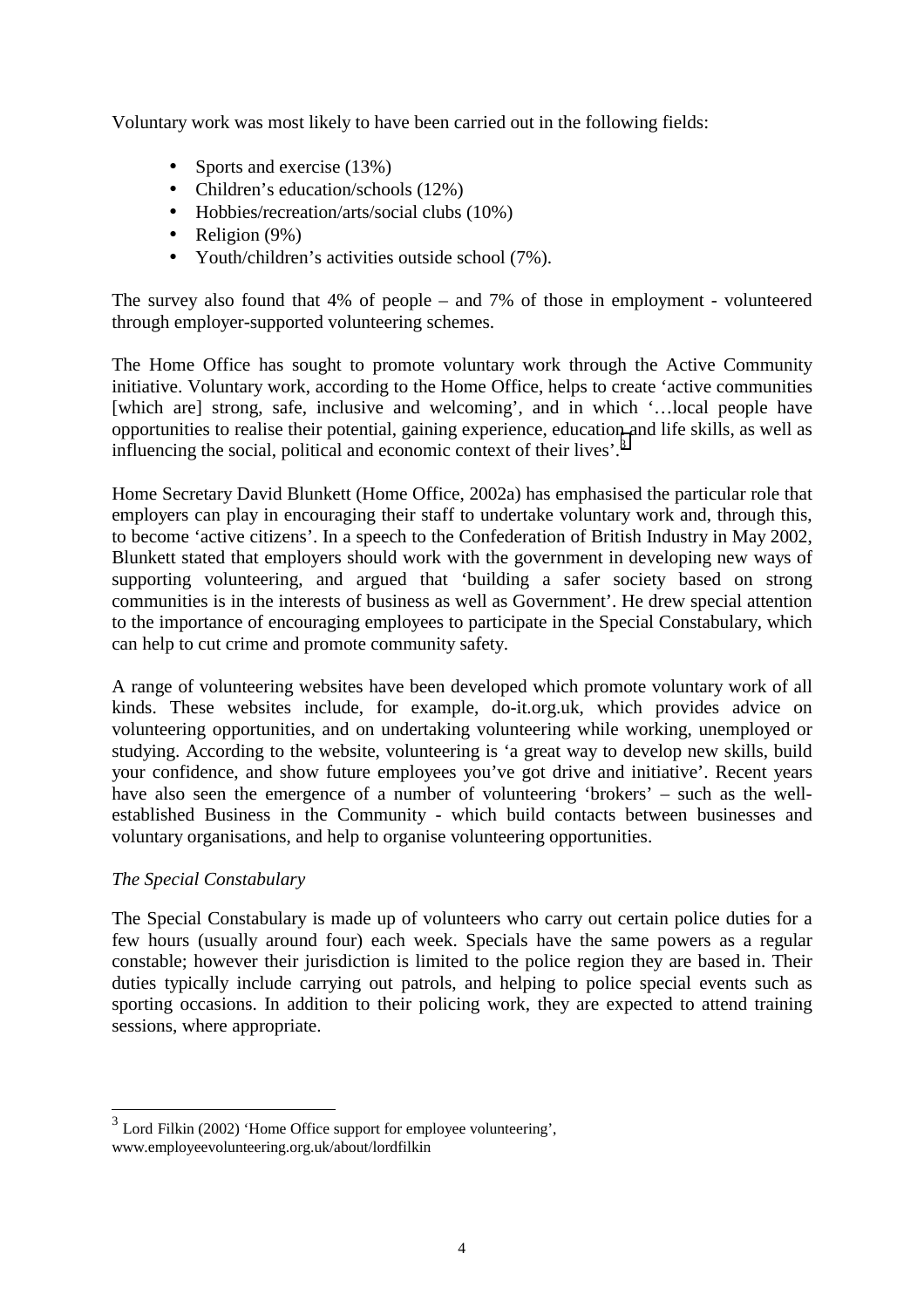According to Gaston and Alexander (2001), Special Constables have worked alongside fulltime police officers since the time the first professional police forces came into existence in the early nineteenth century. They were initially regarded as reserve officers who could be called upon at times of emergency. Over time, they came to be seen as 'active as ordinary citizens in helping the police in their neighbourhoods'(1967 Home Office publication, cited in Gaston and Alexander, 2001). The numbers of Special Constables peaked at over 67,000 in the 1950s, but subsequently declined to about 43,000 over the next decade and to about 16,000 by the late 1980s. The past few years have seen a further substantial drop in numbers: from around 19,000 in 1997 to about 11,500 today, according to Home Office figures.

Concern about this decline in numbers led to Home Office Minister John Denham's announcement in 2002 of various measures to boost recruitment and retention (Weir, 2002). These include the provision of funds of £300,000 to support police forces that are deemed to be 'Specials Champions', thanks to their commitment to the recruitment and deployment of Specials.<sup>4</sup> Most recently, an announcement was made in the House of Lords of the Government's intention to amend Special Constable regulations to allow Specials to be paid for their services (Guardian,  $2002$ ).<sup>5</sup>

These current initiatives aimed at extending participation in the Special Constabulary are, in fact, a continuation of earlier efforts on the part of the Home Office. In 1995, the Home Office established a working group with the specific remit of reviewing the Special Constabulary. The 1996 report of the working group highlighted, among other issues, the fact that employer support for Special Constables can play a crucial part in their recruitment and retention (Home Office, 1996). The report thus recommended that research should be carried out in order to look at how forces could attract support for the Special Constabulary among employers. As a result, a project on employer support was subsequently undertaken by Davis Smith and Rankin (1999).

Davis Smith and Rankin's project entailed the design and piloting of a model for employersupported volunteering, according to which specialist internal and external brokers were used to make contact with employers and to explore ways in which the employers might support employees interested in becoming Special Constables. By these means, the four police forces involved in the pilot established good relationships with more than 50 employers. However, the results of this work were somewhat disappointing in that only a very small number of applications to the Special Constabulary resulted from these relationships.

Notwithstanding these disappointing results, the work carried out by Davis Smith and Rankin highlighted a number of important issues which are relevant to employer support for the Special Constabulary, and hence have a direct bearing on this current study. For example, as part of the research a survey of special constables was carried out in the four forces involved in the pilot. Key findings of the survey included:

• 70% of respondents reported that their employers took a favourable or very favourable view of their work as Specials.

<sup>&</sup>lt;sup>4</sup> For example, Norfolk Constabulary is among the Champion Forces, and has launched an initiative entitled STEP (Specials Through Employer Partnership) to encourage partnerships between Norfolk employers, employees and the police to increase the number of Special Constables in the county. As part of this initiative, good practice guidance on promoting employer support for specials is currently being produced.<br>
<sup>5</sup> Announcement made on 5 December 2002 by Home Office Minister Lord Beccam

Announcement made on 5 December 2002 by Home Office Minister Lord Bassam.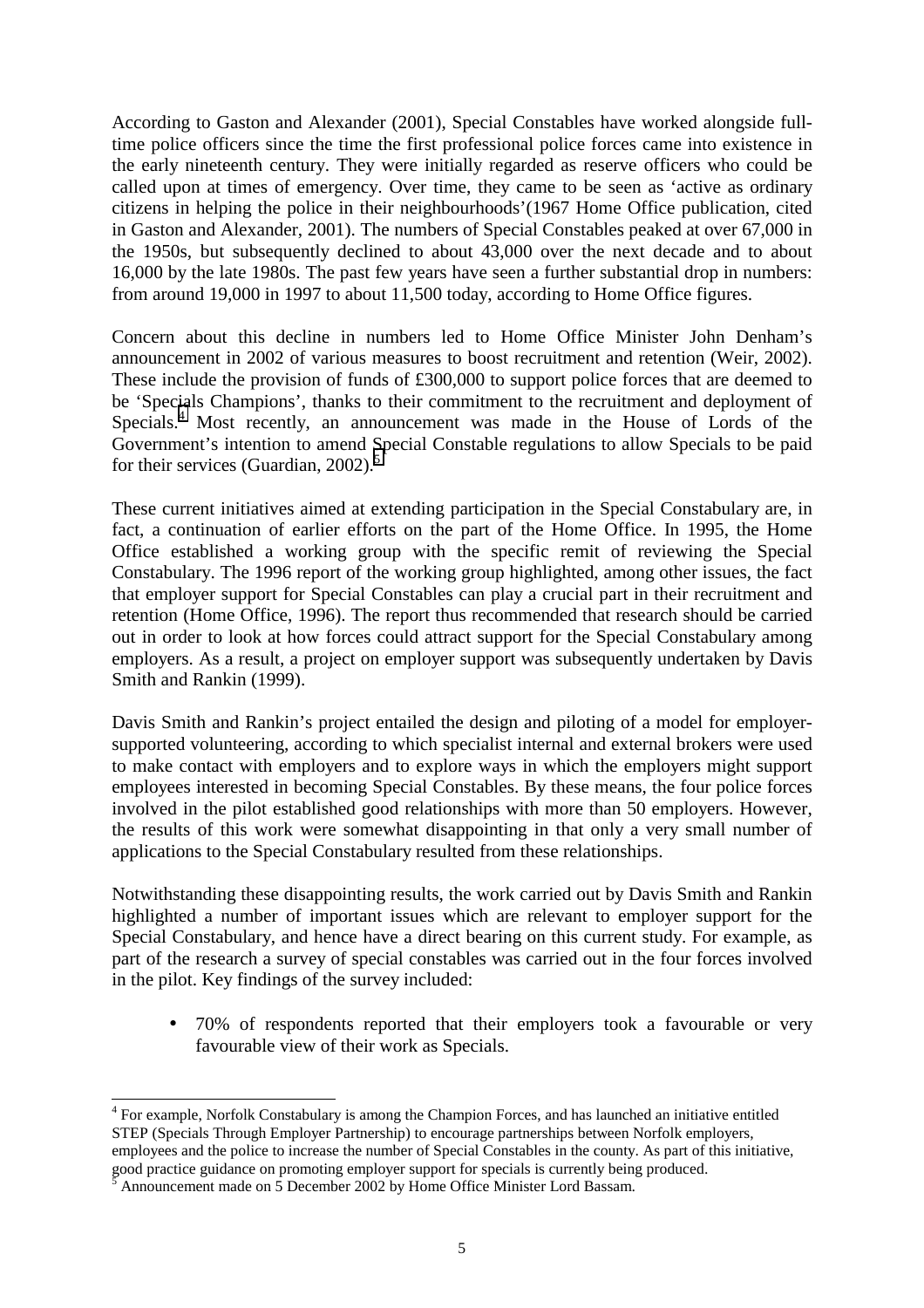• When asked how employers could support employees who are Specials, the respondents suggested: by being flexible over time off (40% of responses); taking participation in the Specials into account in staff appraisals (27%); and providing opportunities for publicity about the Special Constabulary (20%).

Over the course of Davis Smith and Rankin's project, contact was made with a large number of both public and private sector employers, and it was found that 'there seemed to be a substantial reservoir of goodwill and support towards the police and the Special Constabulary' (1999: 21).

While Davis Smith and Rankin's research looked specifically at employer support for Special Constables, this study has a broader focus, in that it has looked at employer support for volunteering more generally. As such, it has sought to develop ideas about how the Special Constabulary may widen its support among employers by considering not only issues pertaining to the Specials, but, more widely, the ways in which employers promote volunteering of all kinds, and the advantages they associate with volunteering.

However, in focusing on employer support for voluntary work in general and Special Constables in particular, it is important to keep in mind that the part played by employers is bound to be only one of many factors that can facilitate or inhibit employee participation in the Special Constabulary. Research by Gaston and Alexander (2001) explored the range of motivations and experiences of Special Constables. Gaston and Alexander's survey of former Special Constables found that the most frequent reasons given for resigning from the Constabulary were:

- Work or study commitments (22%);
- To join the regular force  $(19\%)$ ;
- Domestic reasons (15%).

Gaston and Alexander also asked both former and serving Special Constables to choose from a list of 19 options the three main factors that made them resign or would be likely to do so. After the above three reasons, the other factors that were most frequently cited related to the conditions and nature of work within the Special Constabulary itself - namely:

- Poor supervision by Special supervisors;
- Lack of training;
- Not feeling valued;
- Uninteresting duties;
- Not being deployed in a worthwhile manner.

#### **Methods**

The research reported upon here was of a qualitative and exploratory nature. That is, it did not attempt to quantify the range of employer approaches to staff volunteering. Rather, the study investigated the detail of a number of different volunteering policies and schemes, in order to produce a broad classification of differing approaches, and to gain insight into the variety of ways in which the benefits of volunteering are conceived.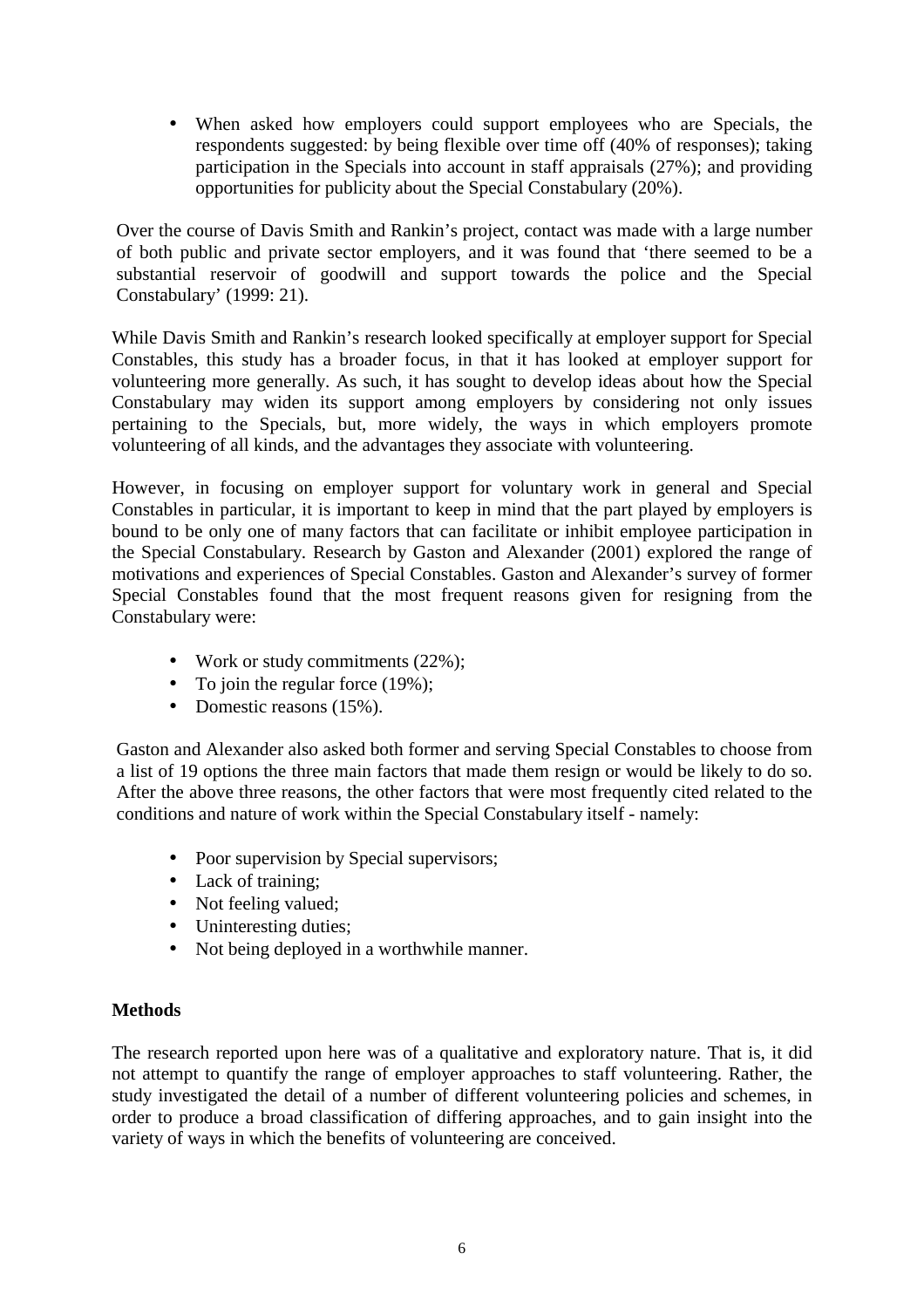For the review of volunteering policies and schemes, 50 companies from the FTSE top 100 list were selected. The FTSE 100 index was used as a source of employers because the study focused on large employers only. The selection of 50 companies was carried out in such a way as to ensure that all major business sectors were represented. The researchers then contacted the head office of each of the 50 companies to discuss, with the relevant departments, the provisions (if any) made for employees interested in volunteering. If no contact was made by telephone then companies were reached by e-mail or post. The researchers requested company documentation on volunteering, and gained further information by visiting the companies' websites. Hence the main sources of information acquired for the study were the following:

- Telephone interviews about employee volunteering with officers from personnel, public relations, and CSR/community investment departments. Each interview covered questions such as whether any formal policies and schemes were in place; provisions made for volunteering in company time; the areas of voluntary work supported by the company; rationales for promoting employee volunteering; and whether or not participation in the Special Constabulary was supported. If no telephone contact was possible then e-mail or postal correspondence was used.
- Reviews of company documentation on employee volunteering in the form of internal policy documents and intranet sources of help and support for employees interested in voluntary work
- Reviews of company publicity on volunteering and, more broadly, CSR derived from company websites and brochures.

Inevitably, the study had a number of limitations, because of the time constraints within which it was carried out. Most notably, it focused on the ways in which volunteering policies and schemes were developed and understood by the head offices of companies, rather than on the experiences of implementing such policies 'on the ground'. Hence it was not possible to explore the ways in which volunteers themselves felt about the support (or lack of it) they received from their employers - or how managers responded to employees' involvement in voluntary work. Another limitation was that the research looked solely at large companies, and so did not investigate the particular pressures that small organisations may face when employees seek support for voluntary activities.<sup>6</sup> Likewise, employee volunteering in the public sector was not examined.

<sup>&</sup>lt;sup>6</sup> See the section on SME (small and medium-sized enterprise) Research on the employee volunteering website www.employeevolunteering.org.uk.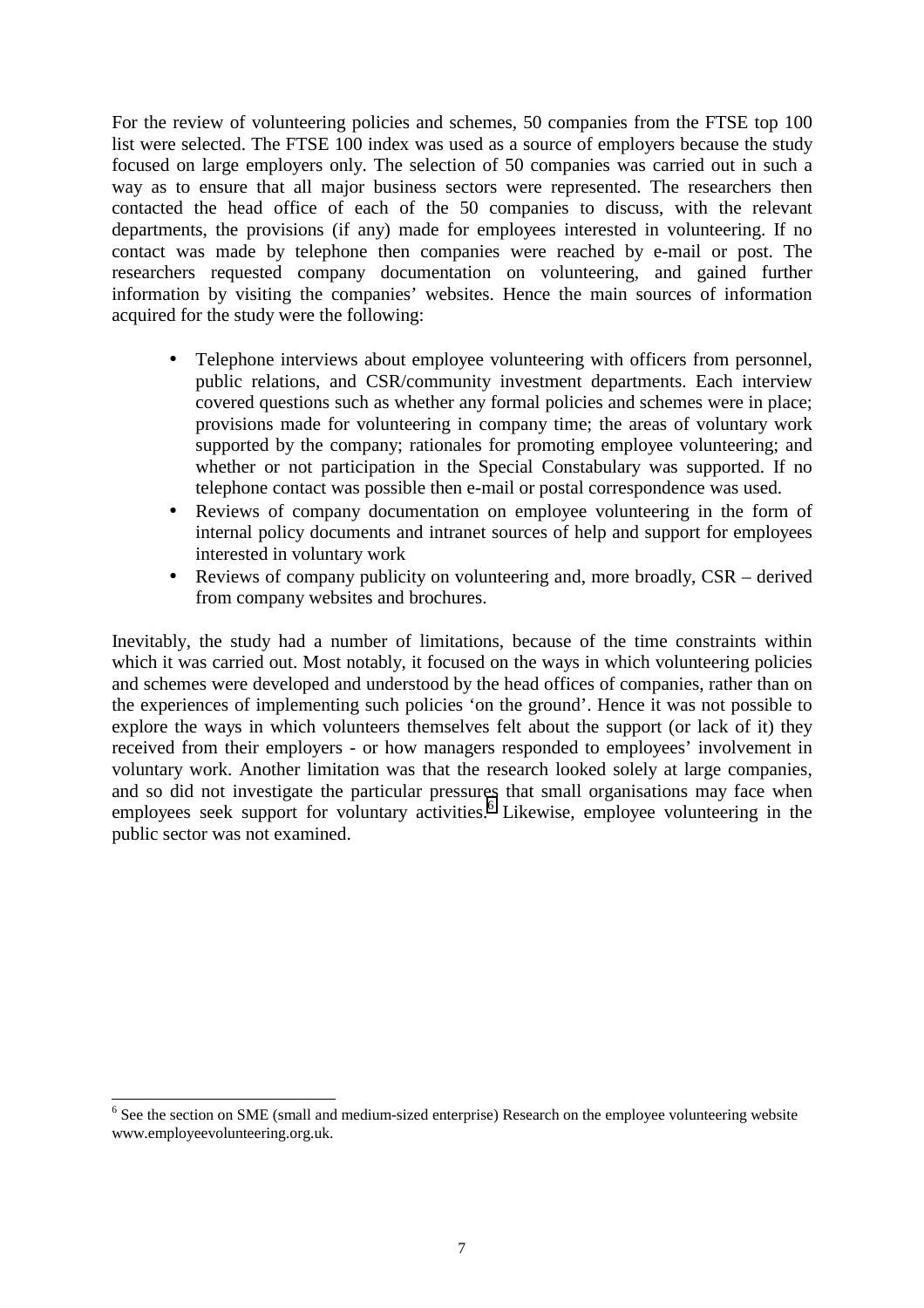#### **2. Findings**

This section of the report discusses the findings of the review of company approaches to employee volunteering. Much of the discussion here relates to employee volunteering in the broadest sense. This then informs a more specific consideration of volunteering as it relates to the Special Constabulary. The concluding section of the report, which follows this chapter, builds on the findings discussed here by identifying opportunities for the Special Constabulary to promote employer support for the organisation.

There are four parts to this discussion:

- An examination of the extent to which companies have policies on volunteering and the nature of these policies;
- A review of the areas of voluntary work that are prioritised by companies;
- Consideration of the advantages associated with employee volunteering: and
- Discussion of company support for employee participation in the Special Constabulary.

#### **Employer policies on employee volunteering**

From the evidence collected, a classification of the type and content of volunteering policies was constructed. In no cases is volunteering discouraged by employers. Company approaches range from formal policies including paid leave for voluntary work, to a few companies that, while not actively encouraging staff to volunteer, do take a flexible approach to the subject.

The classification of company approaches to volunteering is as follows:

- Formal policy on paid leave for voluntary work;
- Volunteering allowed in company time, but no formal policy on paid leave;
- The company promotes volunteering, but done in the employees own time; and
- There is no active support, but left to the line-managers' discretion.

A number of the employers contacted for this study are parent companies to groups of smaller operating companies. In some of these cases, details of volunteering policies are available as decisions are made centrally. However, three out of the 50 companies do not have such group-wide policies, instead devolving policy decisions to each operating company. In the example of Associated British Foods (ABF), this company does not have central volunteering policies. Local policies are informed by overall CSR guidelines produced by ABF, but these are general and do not deal specifically with volunteering.

The number of companies which fall under each of the above categories of volunteering approaches is shown in Table 1. It should be noted that of the fifty companies contacted, in seven cases no specific information on volunteering was forthcoming, or was available on company websites. These cases are therefore excluded from the table.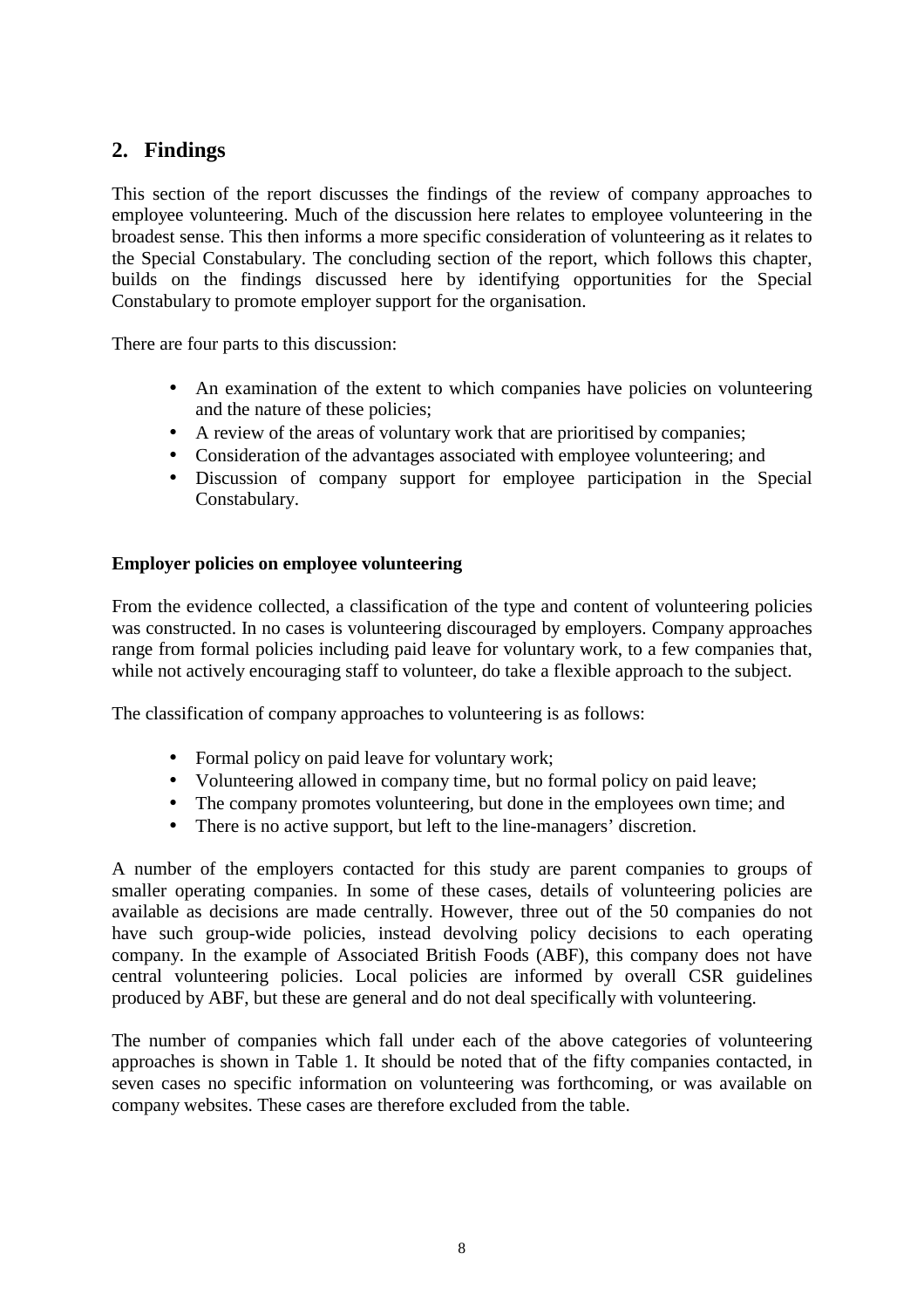| <b>Table 1. Company policies on employee volunteering</b>             |          |               |  |  |  |
|-----------------------------------------------------------------------|----------|---------------|--|--|--|
| <b>Policy</b>                                                         | No.      | $\frac{0}{0}$ |  |  |  |
| Formal policy on paid leave for voluntary work                        | 16       | 40            |  |  |  |
| Volunteering allowed in company time, but no formal policy            | 11       | 27.5          |  |  |  |
| Promote volunteering, but preferably in the employees own time        | 6        | 15            |  |  |  |
| There is no active support, but left to the line-managers' discretion | 7        | 17.5          |  |  |  |
| The company would not encourage involvement                           | $\theta$ | 0             |  |  |  |
| <b>Total</b>                                                          | 40       | <b>100</b>    |  |  |  |
| Policies are devolved to smaller companies                            | 3        |               |  |  |  |

*Table 1. Company policies on employee volunteering* 

As Table 1 demonstrates, of those companies where approaches to volunteering are available centrally, two-thirds (27 out of 40) authorise employees to volunteer during company time. The remaining third allow volunteering, although this is either outside of work time (six companies), or at a manager's discretion (seven companies). None of the companies said they would not encourage involvement.

#### *Formal policy of paid leave for voluntary work*

Over three-quarters (33 out of 40) of the companies studied, to some degree, actively encourage employees to participate in voluntary work. At their most generous, employers allow staff to take a specified amount of paid time away from work to carry out voluntary duties. For example, British Airways have a formal volunteering policy which authorises up to one week per annum paid leave for public duties, including those of the volunteer reserve forces. In addition, employees do a range of other kinds of voluntary work for various charities and other organisations. However, this is not covered by the company policy and, how much paid leave is allowed, is at the manager's discretion.

An example where paid leave is available for both public duties and other more general forms of volunteering is Abbey National. According to their Community Affairs Department, Abbey National was the first company in the UK to implement a formal volunteering policy. Paid leave is available for those on public duties, such as magistrates, local authority councillors and those on jury service. The policy also specifically mentions Police Specials who, like those who are part of the volunteer reserve forces, are allowed up to one week paid leave per year (company approaches to the Special Constabulary will be discussed further below). Similarly, for those involved in other voluntary organisations, Abbey National generously allows one week paid leave. The one week of paid leave can be claimed through what is known as a 'Match Time' scheme. Here staff can claim up to 35 hours of paid work per year to match their own time commitment to voluntary work in the organisation of their choice. Abbey National provide a searchable online database of volunteering organisations to help staff choose which organisation they are most interested in. The full details of this policy are shown in Example 1.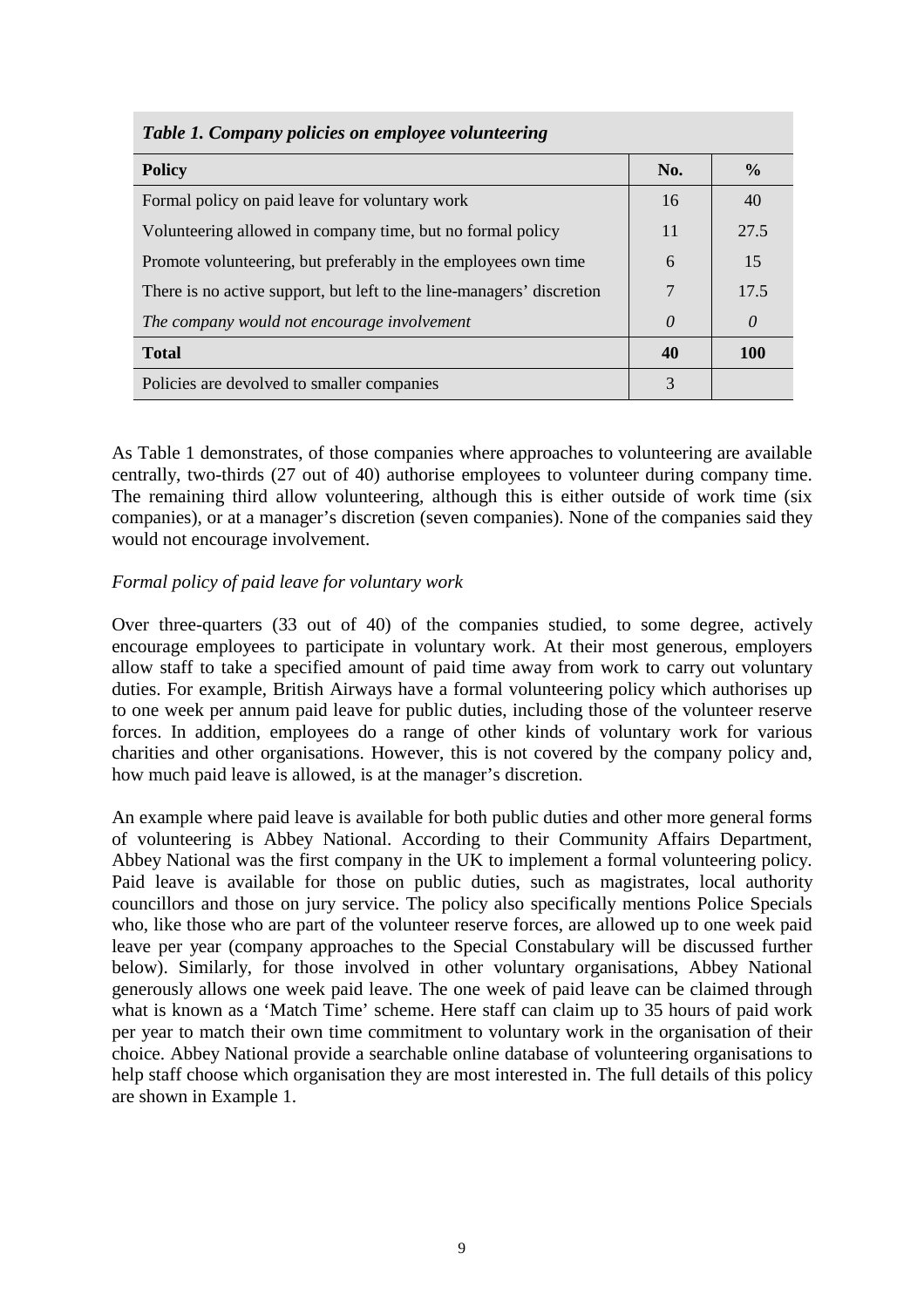#### *Example 1. Abbey National volunteering policy*

#### *Abbey National Community Partnership*

- A 'Match Time' scheme whereby staff can claim up to 35 hours (ie. one week) of paid work per year to match their own time commitment to voluntary work in the organisation of their choice (a searchable online database of volunteering organisations is provided)
- A pre-retirement programme which gives staff half their working week as paid work time, each week for the last three months leading up to their planned retirement date
- A scheme where employees can adopt personal objectives for community activities as part of their normal performance agreements

#### *Policy for time off for public duties*

- The company's usual practise is to provide paid leave for the duties of: a Justice of the Peace; a member of a local authority or any statutory tribunal; or a member of the managing or governing body of an educational establishment in England or Wales, maintained by a local authority
- Paid leave is provided for employees on jury service, or if they are required to attend a court or tribunal as a witness
- The company will allow up to one week's paid leave per year to attend required training, subject to work requirements, for employees in the volunteer reserve forces
- 'Members of staff who are special constables are permitted one week's paid leave per annum to attend the required training and court attendance. Any additional time must be taken as annual leave or in exceptional circumstances as unpaid leave.'

**Sources:** Interview with Abbey National Community Affairs Department officer; Abbey National's Volunteering Policy Statement; and www.employeevolunteering.org.uk/casestudies/abbeynational

It is worth noting that formal policies of the kind used by Abbey National are, for the most part, still in their infancy. While levels of staff volunteering are increasing, they are still low. During 2000, a total of 362 hours of 'Matched Time' was claimed by just 21 employees of Abbey National. During 2001, this had increased to 94 employees pledging over 16,500 hours to volunteering.<sup>7</sup>

Some companies specify which voluntary organisations they will authorise employees to have paid leave for. One way that Marks and Spencer do this is through part-time secondments. The company is also involved in the national 'Cares' scheme<sup>8</sup> where teams of volunteers take part in voluntary 'action days'.

BAE Systems has a formal list of approved activities as part of its volunteering policy. The company approved its latest volunteering policy in March 2002 with the aim to '…promote the facility for employees to take leave to support certain community, parliamentary, national activities or to attend to certain personal circumstances.' Minimum standards of paid leave and eligibility criteria are provided for each of these activities, the full breakdown of which is shown in Example 2.

<sup>&</sup>lt;sup>7</sup> www.employeevolunteering.org.uk/casestudies/abbeynational

<sup>&</sup>lt;sup>8</sup> The national 'Cares' programme is managed by 'Business in the Community' (BITC)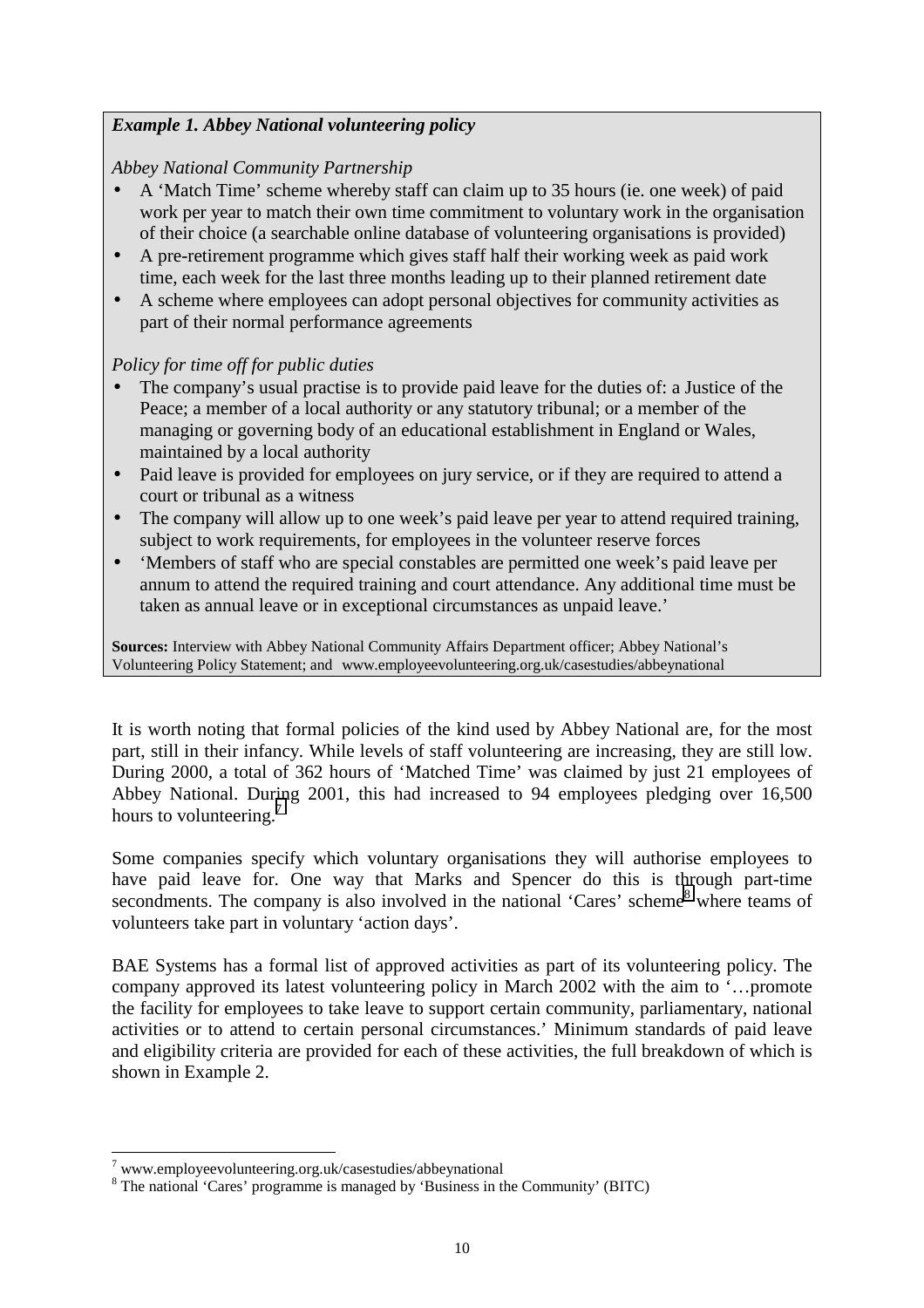| <b>Example 2. BAE Systems Approved Policy - March 2002</b> |                                                   |                          |                          |  |  |
|------------------------------------------------------------|---------------------------------------------------|--------------------------|--------------------------|--|--|
| <b>Community</b>                                           | <b>Parliament</b><br><b>National Assembly</b>     | <b>National</b>          | <b>Personal</b>          |  |  |
| Civic duties (including<br>local councils)                 | Parliamentary/National<br>Assembly candidates     | <b>HM Reserve Forces</b> | Bereavement leave        |  |  |
| Magistrates                                                | Members of Parliament<br><b>National Assembly</b> | <b>Territorial Army</b>  | Compassionate leave      |  |  |
| <b>Jury Service</b>                                        |                                                   | Sporting activities      | Medical appointments     |  |  |
| Witness Service                                            |                                                   |                          | <b>Examination</b> leave |  |  |
| <b>School Governors</b>                                    |                                                   |                          | Graduation leave         |  |  |
| <b>Special Constables</b>                                  |                                                   |                          | Study leave              |  |  |
| <b>Voluntary Rescue Bodies</b>                             |                                                   |                          |                          |  |  |



**Source:** BAE Systems (2002) 'Approved Policy on Special Paid Leave', Issue 1, Effective March 2002.

As with the Abbey National example, the Special Constabulary is specifically mentioned in the policy. For such 'community activities', approved applications are limited to a maximum of fifteen days per annum of 'Special Paid Leave'. Special Paid Leave over this limit will only be granted in exceptional circumstances. For Voluntary Reserve Forces there is a lower limit of ten days, with any additional to be matched by annual leave. In other words, one day Special Paid Leave will have to be matched by one day annual leave.

Policies for volunteering during work time can be restricted to a range of approved voluntary schemes, such as the earlier Marks and Spencer and BAE Systems examples. Volunteering during work hours is usually also limited in terms of hours available. Of the fifty companies studied, the most generous was The Royal Bank of Scotland which allows for 20 days paid leave per year for public duty volunteering. More common is five to ten days per annum.

Time away from work may have to be matched by an employee's commitment to volunteering during their own time. Abbey National refer to this arrangement as 'Matched Time'. Barclays run a similar scheme and during 2000 the company started a new 'Hour for Hour' programme for staff involved in voluntary work. The company will match up to two hours of time committed personally with two hours of working time per month. Other companies provide flexible working arrangements to allow for voluntary work.

#### *Volunteering in company time – no formal policy on paid leave*

Companies that allow volunteering during work hours, but do not have a formal policy on paid leave, can be divided into two groups. Firstly, there are those that actively encourage volunteering, both for approved schemes and for other activities suggested by the employee. Four of the companies studied fitted this description. An example is Prudential which has a list of approved programmes that are run at a local level. Other volunteering activity is also possible. While the company accepts that most voluntary work will occur outside of work hours, it is possible for employees to make arrangements with their line-managers if they are going to do voluntary work in company time.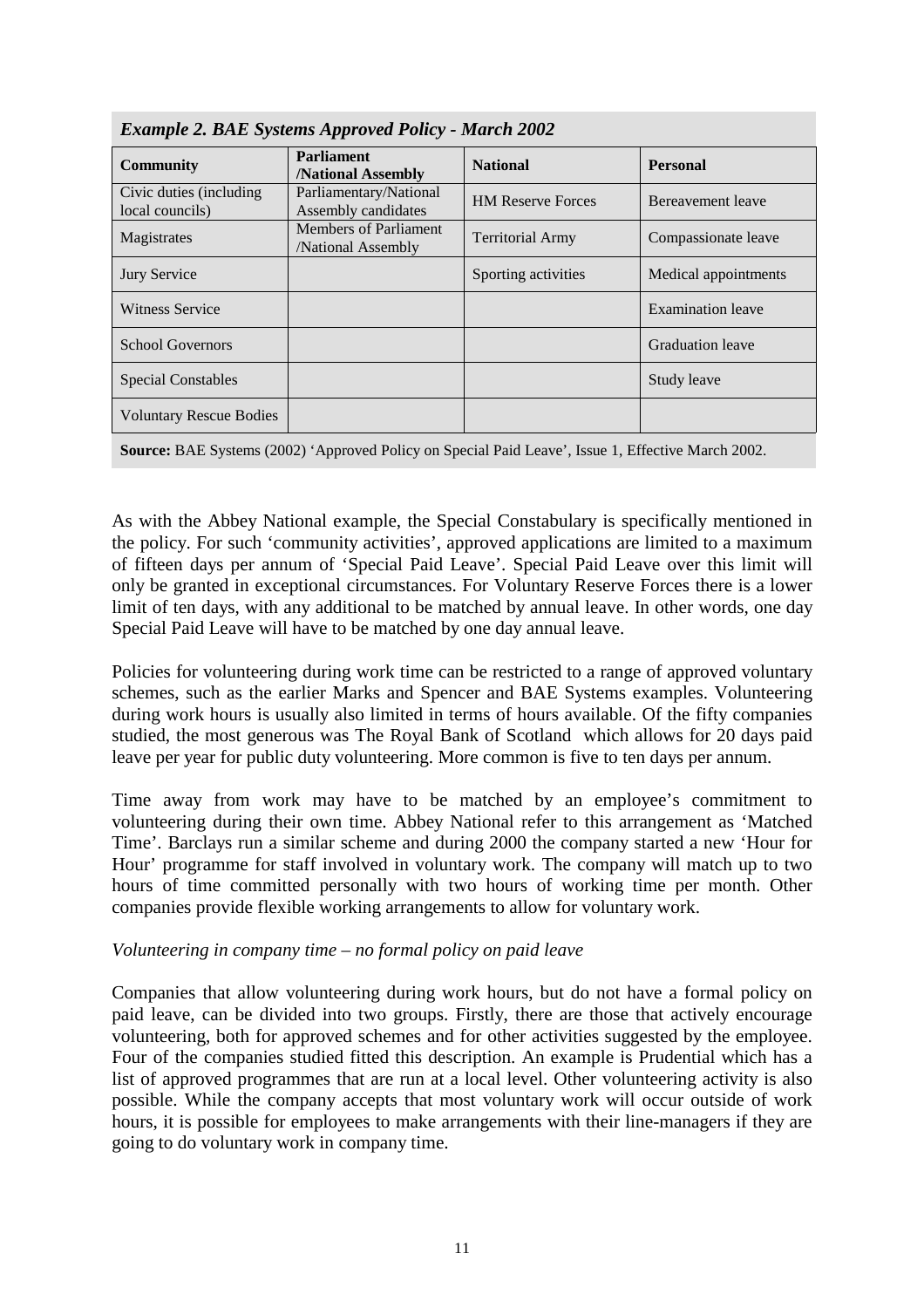The second group allowed volunteering during company time, but only in specified schemes. There are seven companies that fall into this group. An example here is United Utilities where volunteering during work time is only possible if it is done as part of 'skills development', as arranged with the employee's line-manager; and preferably if it is with one of the company's 'community partner' organisations. Flexible working arrangements are possible for employees who volunteer. The details of these guidelines are shown in Example 3.

#### *Example 3. United Utilities Employee Volunteering Guidelines*

'United Utilities is committed to developing and empowering its employees. We recognise that a positive workforce is a productive workforce and that many of our employees enjoy taking part in community based activities, or being involved in fundraising activities within the community. United Utilities will facilitate and encourage employees to volunteer in the community under the following circumstance:

- Through volunteering during lunch hours, by offering flexible lunch hours, extended where needed
- Through volunteering out of working hours, by offering flexible working hours where possible (e.g. early finishing times)

'An employee wishing to carry out some form of volunteering during working hours must ensure that they are volunteering in accordance with the [following] criteria…

'While United Utilities does not support 'volunteering' during working hours, there are opportunities for employees to utilise working with a community group, or charity to help develop skills agreed with line managers. This should be viewed as an alternative to attending a training course or having some other work related skills development event.

'United Utilities encourage employees to take up volunteering opportunities with organisations that are currently considered as Community Partners of United Utilities.'

**Source:** United Utilities intra-net, 2002.

Another company that allows volunteering during company time, but only in specified schemes, is Royal and Sun Alliance (RSA). A CSR Consultant based at the company's Marketing Department commented that, while RSA does not have a specific policy on volunteering, it has a series of agreements with partnership organisations, many of which are involved in volunteering. One example is the Red Cross/Red Crescent. One of the objectives of the company's partnership with this organisation is to increase the number of volunteers provided by RSA.

Although these companies do not have a formal policy of paid leave for voluntary work, their involvement with the voluntary sector is still strong. Companies, such as United Utilities, take a flexible approach to working hours which could suit an employee considering joining the Police Specials. For this to be possible, the Specials should be added to a company's list of approved community partners.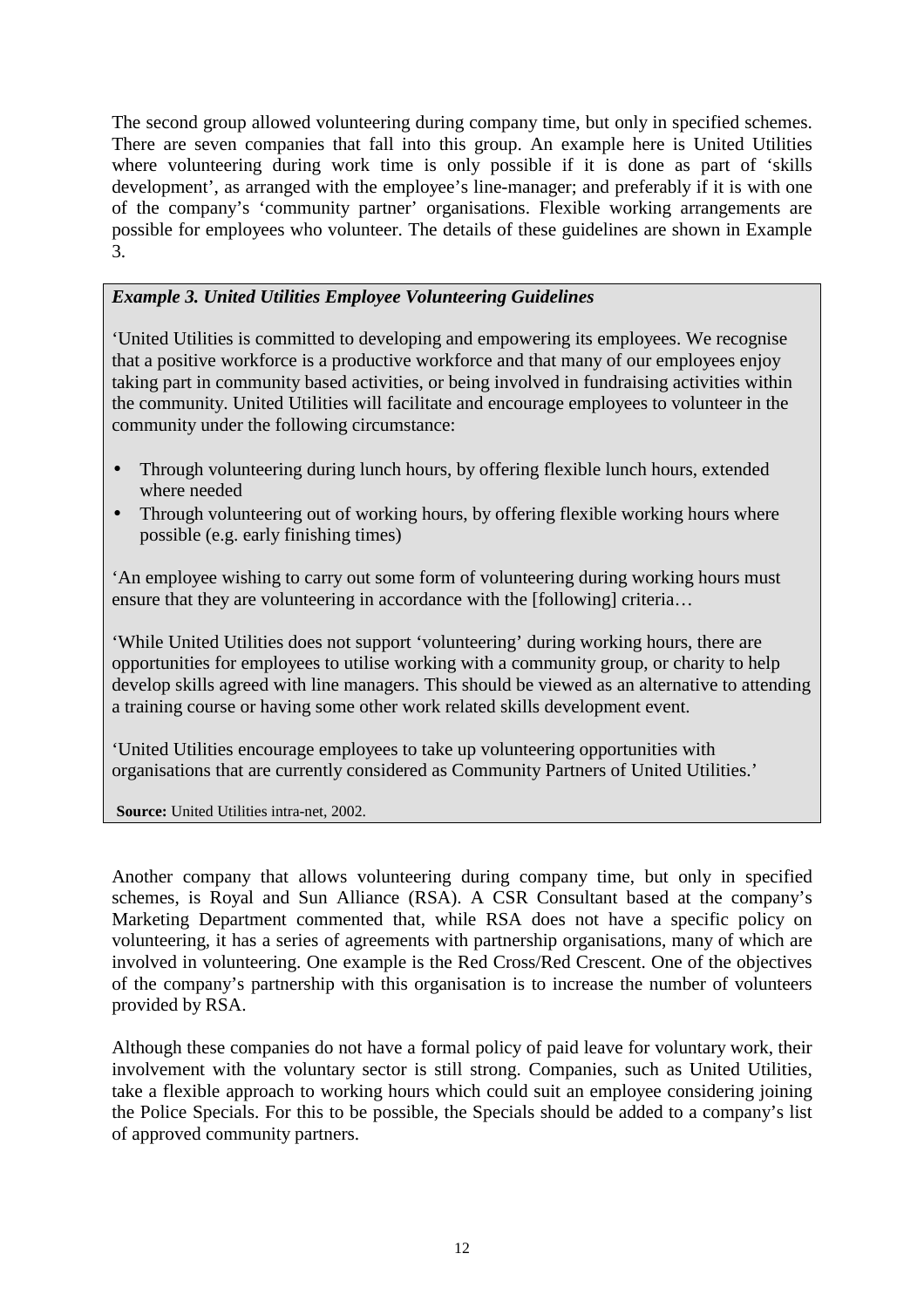#### *Promote volunteering, but done in employees' own time*

Some companies, while actively supporting employee volunteering, will only allow this outside of work hours. Any voluntary work carried out during the company's time will thus usually have to be taken out of the employee's annual leave entitlement, or during lunch hours. Of the 50 companies studied, six are in this group. An example of such a company is the Alliance and Leicester Group. This has links with 'partnership' community groups through BITC and Cares Incorporated. Staff are encouraged to volunteer for these partners, but preferably in their own time. Alliance and Leicester's volunteering policy is outlined in Example 4.

#### *Example 4. Alliance and Leicester volunteering policy statement*

'The Alliance and Leicester Group aims to act as a socially responsible employer and an influence for good in the communities in which we operate. We will support and involve staff of the Alliance and Leicester Group in community related projects which contribute towards staff development needs and provide measurable benefit to the communities where we conduct out business.

'The group will encourage volunteering in the community in which the group operates, linking with organisations that promote "partnerships" between businesses and the community (e.g. Business in the Community and Cares Incorporated). Whilst volunteering has the overall objective of promoting general corporate social responsibility objectives in the community, each year the group will devote its primary focus to a particular area of community activity e.g. education, the environment, crime prevention.

'Volunteering is to be undertaken in an employee's own time although the Group will adopt a flexible and responsible approach consistent with encouraging volunteering whilst safeguarding the business interests of the Group.

'The Group will match funds raised by employees for approved volunteering initiatives. …For Alliance and Leicester employees, insurance cover is provided …in respect of all agreed volunteering activities.'

#### **Source:** Alliance and Leicester internal policy document (2002)

Just because some companies do not allow volunteering during work time does not make them any less supportive. It should be remembered that the primary objective of any large corporation, as outlined in the above example, is bound to be '…safeguarding the business interests of the group'. Any kind of request for flexibility has to be seen in this context. Alliance and Leicester may not allow volunteering during company time, but will match funds raised by employees for approved schemes. Similarly, Exel do not permit volunteering during work hours. However, the company has its own foundation which provides donations to organisations for which Exel employees do voluntary work in their own time.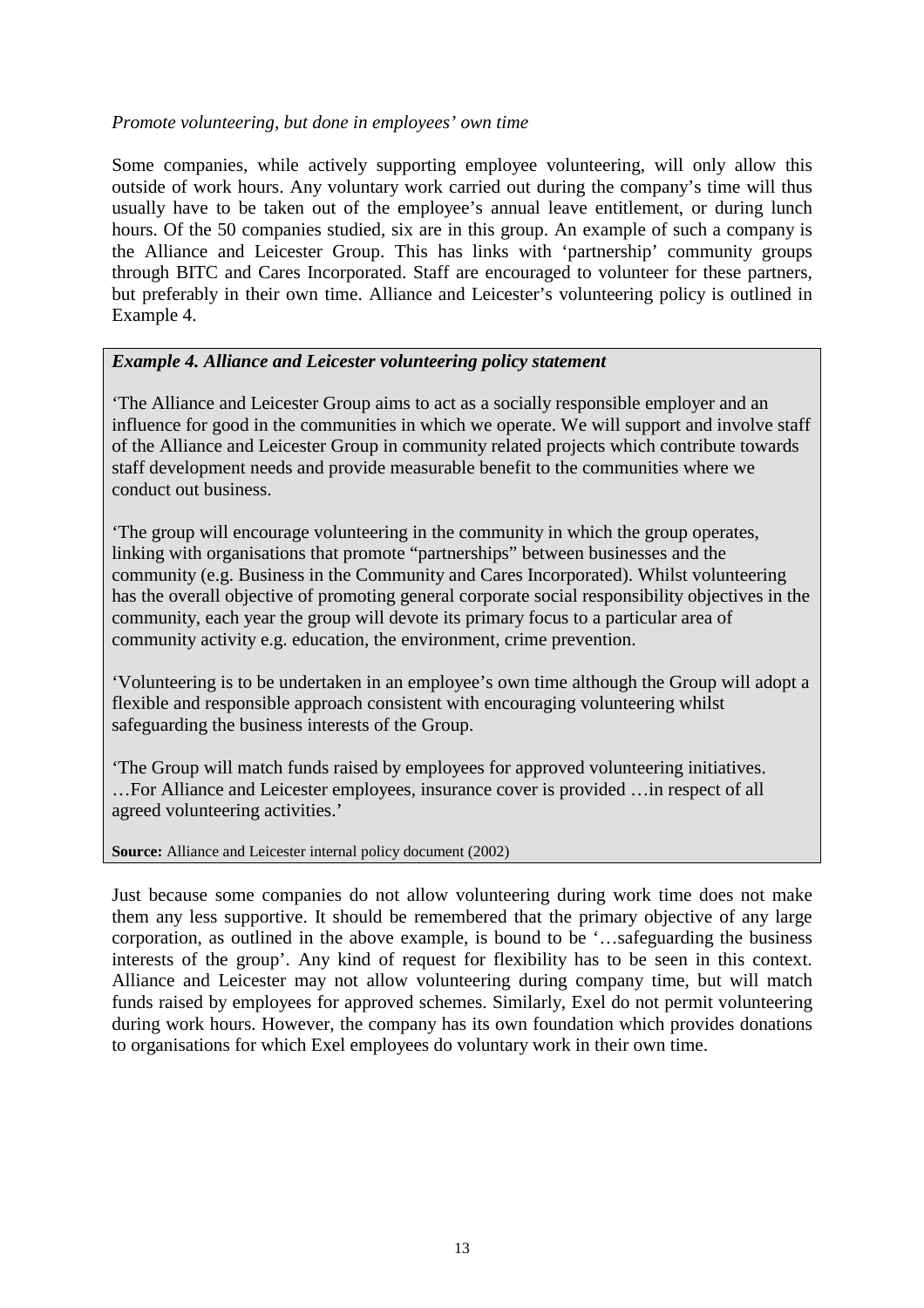#### *No active support – up to line managers' discretion*

Some companies provide no active support for volunteering. Instead, any request from an employee is left to his/her line-manager's discretion. There are seven companies that match this description. For example, while Allied Domeqc has a flexible working policy, this does not make any specific mention of volunteering. It is, rather, more concerned with issues of 'work-life balance'. When an officer from the company's Human Resources department was interviewed she said the company expects employees to manage their time themselves. If someone wanted to use this flexibility in order to carry out voluntary work then this would have to be cleared with their line-manager.

A second example is Legal and General. Their CSR Manager said that requests for time to do voluntary work are evaluated by line-managers on an individual basis. Each line-manager has to see if the voluntary work can be fitted around the work schedule. The company is generally flexible and someone may be permitted to leave work early to do voluntary work, and would not necessarily have to make up time.

While these companies do not actively support employee volunteering, they may still place a strong emphasis on other CSR goals. Such companies may, for example, focus of charitable giving. Furthermore, they may allow employees sufficient flexibility to make volunteering possible.

#### **Areas of voluntary work preferred**

Some of the companies that actively support employee volunteering have priority areas of voluntary activity; others, in contrast, support volunteering of all kinds.

#### *Public service*

In many cases – particularly among those companies which have formal volunteering policies, such as some of those cited above – a distinction is made between volunteering as part of a 'public service' or 'civic duties' and other forms of volunteering.

The kinds of activities that are typically described as 'public service' or 'civic duties' in volunteering policies include work as a magistrate or school governor, and participation in the reserve forces or St John's Ambulance. Again as evident from examples provided above, participation in the Special Constabulary is sometimes explicitly covered by the 'public service' element of volunteering policies; however, this kind of volunteering may alternatively fall under the category of community-based work.

#### *Community-based activities*

Many companies provide for voluntary work which falls under a loose heading of 'community-based activities'. From the sample of companies contacted for this study, the main community-related priorities which emerged in volunteering schemes and policies are the following: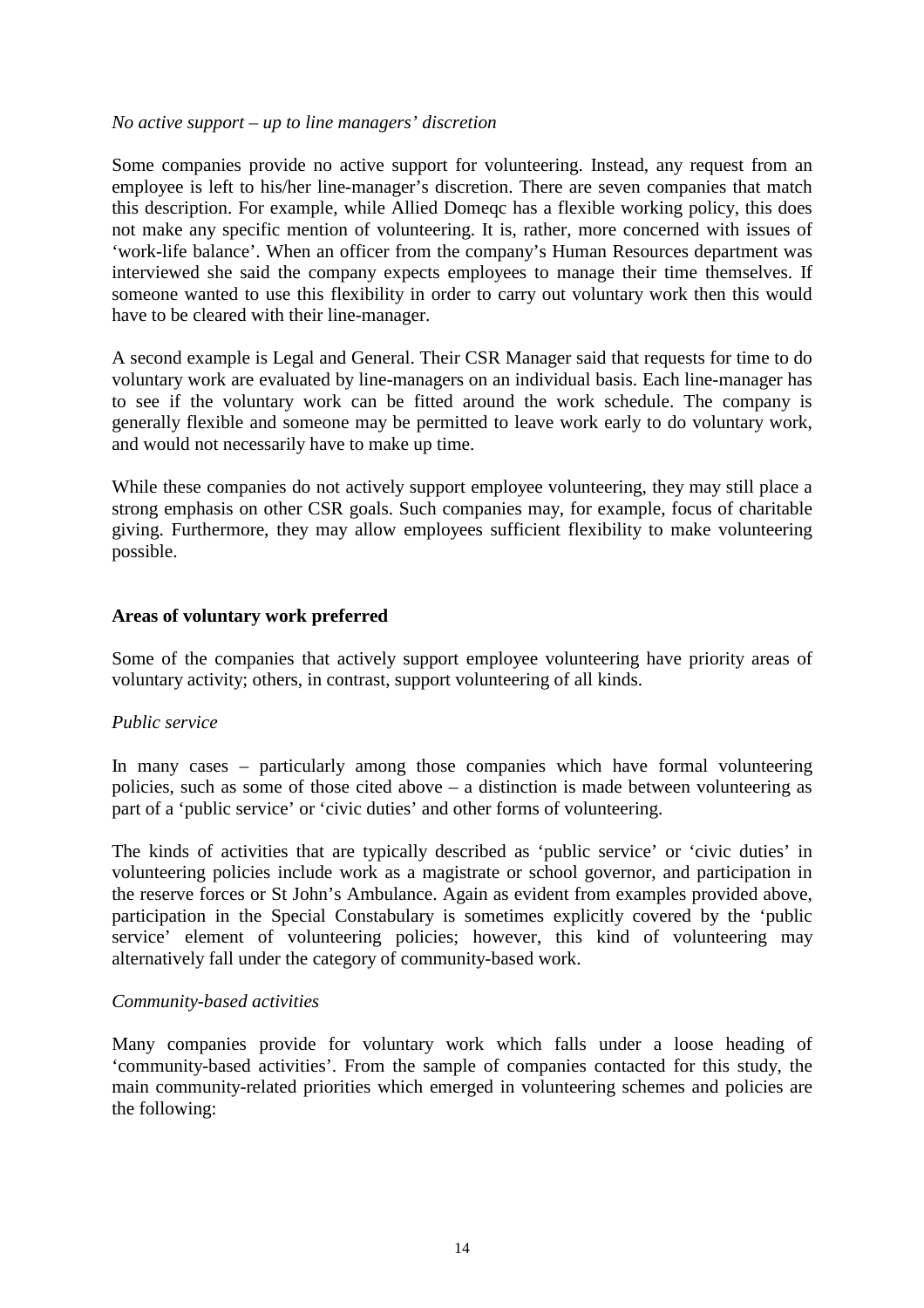- Education/youth
- General community benefit (e.g. providing practical assistance to local charities and services)
- Small business support
- Health
- Community safety.

Of the above areas, education/youth was most frequently emphasised. As is made explicit in some policies, but is implicit in others, work relating to education/youth is viewed as particularly important, given that the welfare of young people is so often deemed critical to the general health of a neighbourhood. Moreover, many companies are acutely aware that their own success in the future will partly depend on the existence of a well-educated potential workforce.

Examples of the kinds of voluntary work carried out in the area of education/youth include participation in reading schemes in schools (see Example 5) and involvement in local youth groups or sports teams. Another area of support is in different mentoring schemes, either of pupils or of teaching staff. J Sainsbury plc are involved in a local project where the head teachers of nine schools have mentoring support from board members under a 'Partners in Leadership' scheme. $9$  It is noted above that work as a school governor is covered in some of the formal policies on 'public service'.

#### *Example 5. Bradford and Bingley Better Reading Partnership*

'A partnership between Crossflatts Primary School and Bradford and Bingley, to provide volunteers who spend time on a one-to-one basis with children between the ages of six and ten listening to them read. It is designed to help boost literacy levels.

'… Volunteers spend 15 minutes a time, three times a week, with a child over a ten-week period. Under our scheme volunteers work with three children.

'…. Better Reading Partnership forms part of Bradford and Bingley's Community Investment Programme, and as such has the support of the company … You should be given time to do this in working hours, subject of course to business conditions i.e. staff shortages, work volumes etc.'

#### **Source:** Bradford and Bingley internal document.

#### *Environmental work*

In addition to public service and community-based voluntary work, many companies stressed volunteering with environmental groups. This kind of volunteering often had an international dimension. For example, Royal and Sun Alliance are in partnership with the environmental group Earthwatch. Under this scheme, 20 employees each year are attached to a scientific research project oversees for a two-week period, which is taken out of paid work time.

 9 www.employeevolunteering.org.uk/casestudies/jsainsbury.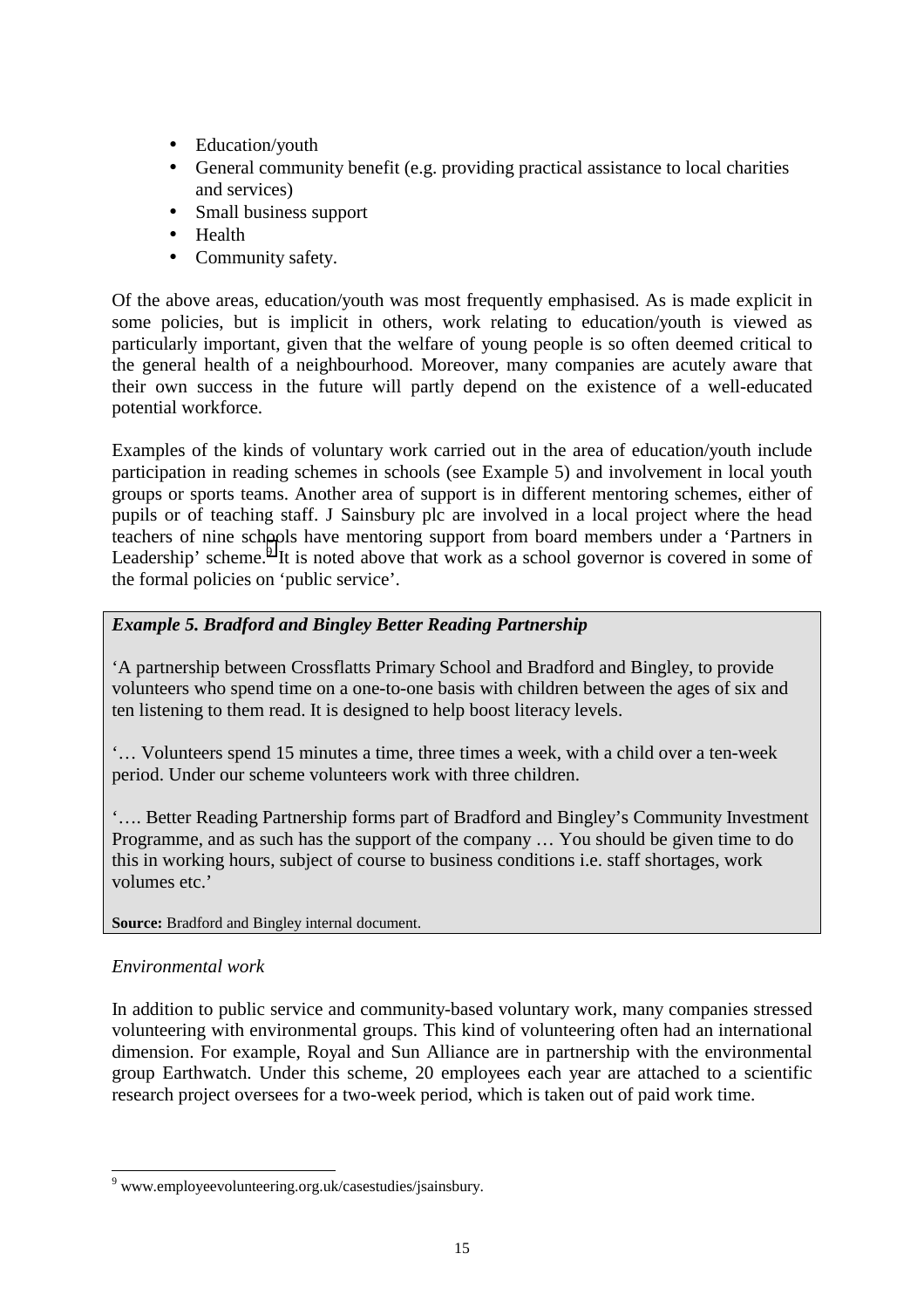#### *The range of volunteering activities*

Some companies prioritise areas of volunteering that are linked to their own work or sector of industry. For example, petrochemical companies may see it as part of their 'corporate social responsibility' to emphasise involvement with environmental groups. Similarly, the quarrying company Hanson is involved in various environmental projects, in recognition of the impact it has on the landscape and on particular neighbourhoods. Scottish Power also supports local environmental projects. In contrast, health is an area of concern for the pharmaceutical company GlaxoSmithKline. Employees from this company have been involved in various international and local health promotion schemes. Another example of how voluntary work can be linked to business activities is provided by Lloyds TSB, some employees of which act as treasurers for local charities, or help with auditing their accounts.

Certain companies combine support for volunteering in business-related areas with support for other kinds of volunteering. An example is HSBC which provides help for small businesses through a mentoring programme as well as being involved in schools reading schemes and in environmental volunteering projects.

The wide range of activities supported by some companies is striking. Severn Trent, for example, has involvement in projects that encompass educational, environmental and social goals. A typical social project supported by Severn Trent staff is The Haven Housing Trust in Nottingham.<sup>10</sup> This charity provides accommodation for the elderly and disabled. Staff from Severn Trent have assisted in a fire safety upgrade for all its properties.

Abbey National and Cadbury Schweppes, among others, support employee volunteering by providing a 'menu' of opportunities on their staff intranet. Organisations seeking voluntary workers can approach the companies to have their details added to the list.

#### **Advantages associated with employee volunteering**

The companies contacted for this study put forward a variety of rationales for their support for employee volunteering.

#### *General CSR benefits*

For many of the companies, employee volunteering is viewed as an integral part of their wider CSR programmes. From this perspective, volunteering fits with a general emphasis on the importance of contributing to the 'communities' – whether these are defined as local, national or international – from which they derive their business.

This viewpoint is expressed in the following quotation from Shell's 2002 annual report:

Wherever we work we are part of a local community. We will constantly look for appropriate ways to contribute to the general wellbeing of the community and the broader societies who grant our licence to operate. (Shell, 2002*, People, planet and profits - The Shell Report*) 11

<sup>&</sup>lt;sup>10</sup> Severn Trent (2002) *Step>forward newsletter*. Summer 2002. Available from www.severntrent.co.uk. <sup>11</sup> Available from www.shell.com.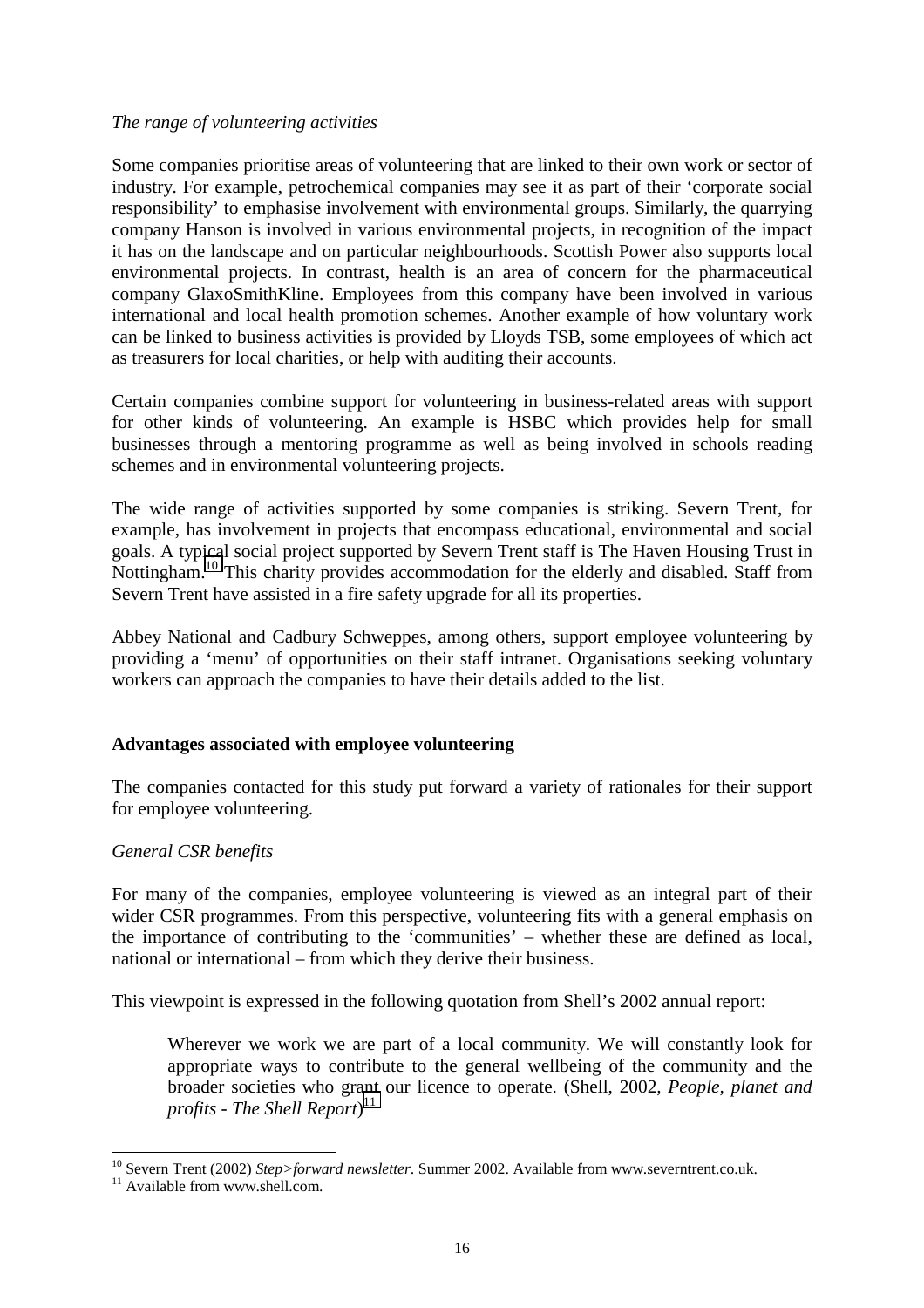It is recognised that is it is in a company's interest to invest in the community as, without it, the company would have no business. This is seen as a two way process which is mutually beneficial, as is further illustrated by the following quotation from Scottish Power's community report for 2001/2002:

Scottish Power's business leadership and partnership model enables us to select and support community programmes through long-term investment plans, focusing on areas where we can add value and simultaneously derive benefits for our business. (Scottish Power, 2002*, Getting everyone involved – Scottish Power community report 2001/2002*) 12

#### *Specific benefits*

Related to the broader concerns of CSR, many companies stress a range of more specific benefits associated with employee volunteering, including the following:

- Improving employees' skill levels;
- Enhancing employee motivation;
- Raising the profile of the business in the local community;
- Enhancing the company's wider reputation through the publicity generated; and
- Helping to create a more educated future workforce.

Of the above benefits, the one that was given the strongest emphasis over the course of this study was the impact of volunteering on employees' skills and general competence. For example, Lloyds TSB is currently in the process of mapping voluntary activities against internal skills and competencies, to see to what extent there is a cross-over (for example, for staff who mentor business studies students). However, the comment was made in interview that care must be taken over this mapping process, as the company does not want to give the impression that activities undertaken by staff in their own time will automatically lead to career enhancement.

Cadbury Schweppes also views voluntary work activities as part of personal development; staff are encouraged to discuss this with their managers if they are seeking to do volunteering during work hours. For example, it is recognised by the company that if someone gains experience of speaking to a classroom of children, this will clearly help with their development of presentation skills. $^{13}$ 

Severn Trent's quarterly newsletter on community involvement, *Step>Forward*, points to the part that volunteering can play in enhancing staff morale and motivation. In the Summer 2002 edition a short interview was conducted with Martin Kane, the Head of Networks in Severn Trent Water. When asked if he was worried that volunteering would take up too much of employees' time, his response was:

 $12$  Available from www.scottishpower.com/pages/aboutus\_community.

 $\frac{13}{13}$  Tuffrey (1995) looks at how various forms of volunteering can be structured to match certain competences.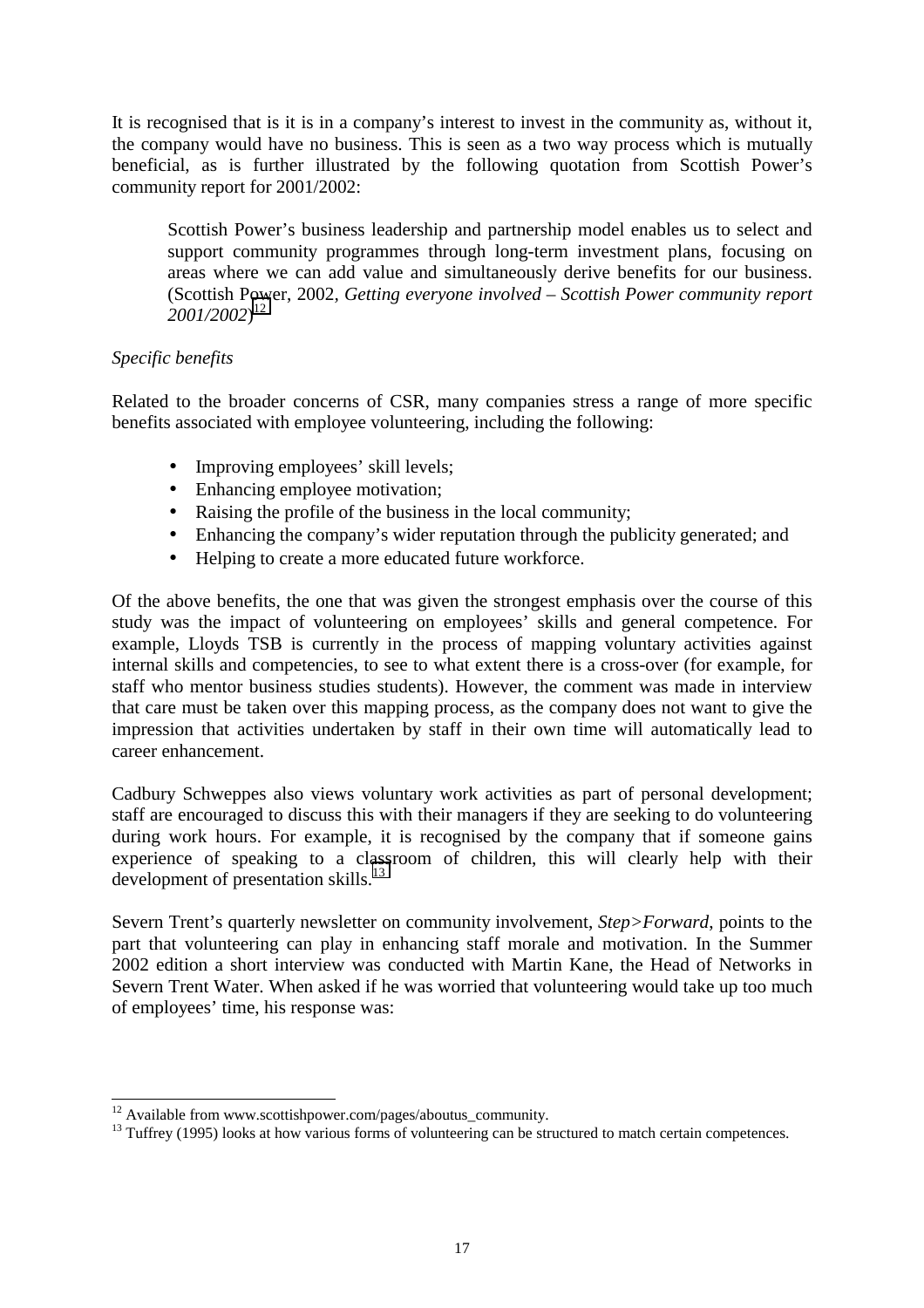Experience has shown that our staff who have returned from employee volunteering projects come back into the business committed and motivated, which more than justifies their time away from the 'day job'. Severn Trent (2002:4) *Step>forward*  $news$ letter.<sup>14</sup>

British Airways employees are involved in a range of voluntary activities. Additionally, the company arranges team-building exercises in the form of projects that can benefit the local community. These have involved, for example, staff decorating a classroom in a local school.

Alliance and Leicester's internal document on employee volunteering document highlights the range of inter-linked benefits associated with volunteering – for both the employer and employee (Example 6).

#### *Example 6. Alliance and Leicester – Benefits of volunteering*

*Benefits to the company* 

- Demonstrates a change in culture of the organisation
- Enhances the company's customer service objectives
- Breaks down barriers between departments and encourages teamworking
- Promotes the company's image as a caring employer and an organisation that is involved in the communities in which it operates
- Affords a structured programme for positive involvement by employees in the community in which the company operates
- Reinforces company and brand loyalty
- Complements the company's existing charitable donations
- Responds to requests from institutional shareholders as to the level of the company's corporate engagement in the community

#### *Benefits to the employee*

- Adds a 'real life' dimension to existing training and development
- Emphasis on 'working together' improves team performance and breaks down departmental 'silo' mentality
- Can gain management experience
- The 'service ethic' of volunteering will strengthen the company's service objectives
- Encourages innovation
- Encourages recruitment of new staff
- For those nearing retirement, it can revitalise their skills

Source: Alliance and Leicester internal policy document, 2002.

#### **Employee participation in the Special Constabulary**

A small number of companies contacted for this study have specific policy provision for employee participation in the Special Constabulary. These include Abbey National, as noted above. British Airways allow up to one week paid leave per year for employees to carry out their duties as a Special Constables. Friends Provident have similar provision. When interviewed, their Community Relations Manager said he was aware of two employees in the

<sup>&</sup>lt;sup>14</sup> Available from www.severntrent.co.uk.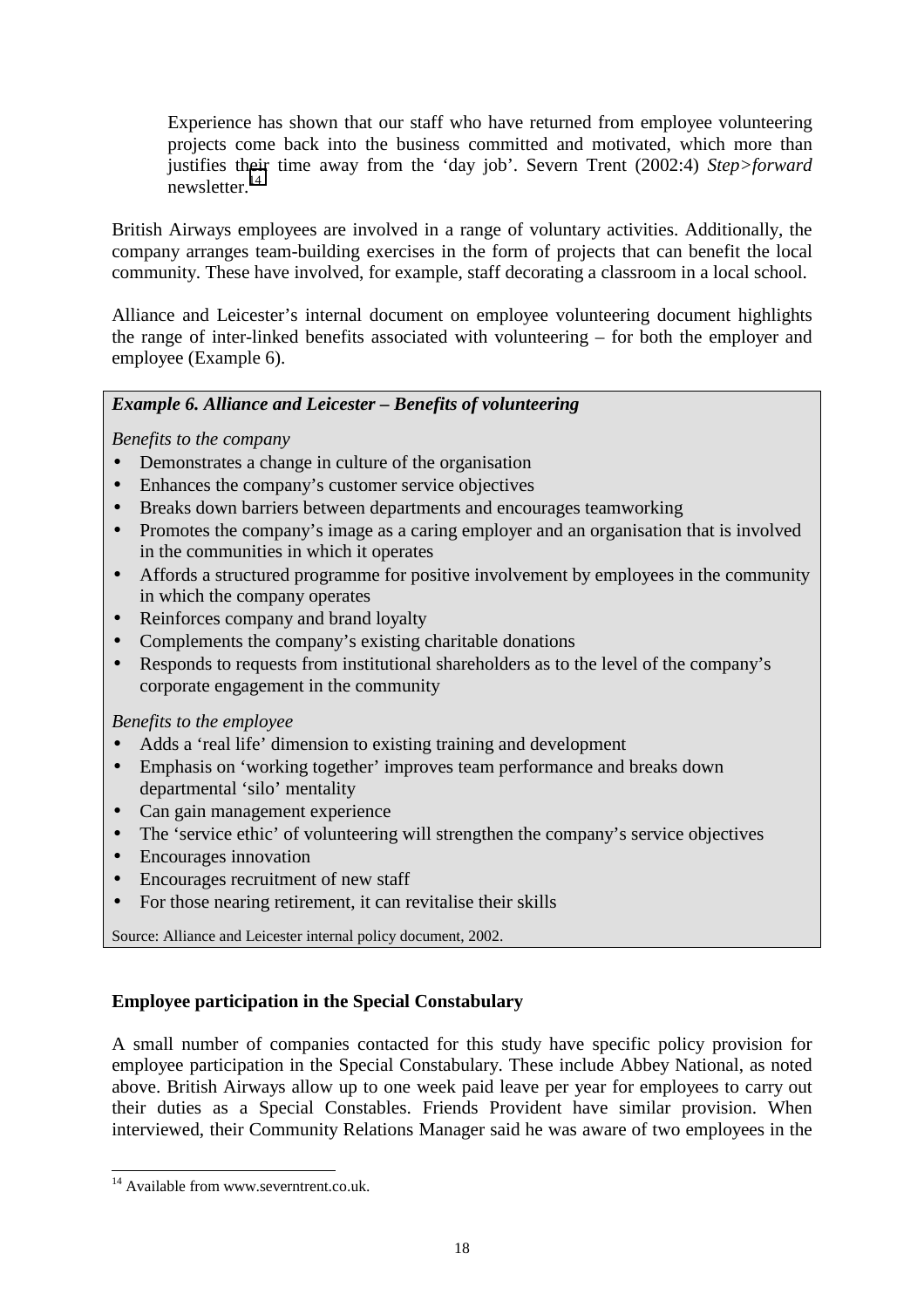company who are Police Specials, and are allowed an extra ten days paid leave a year to undertake policing duties.

In some other cases interviewees mentioned that they personally know of colleagues who work as Special Constables, but that there are no formal leave arrangements in place. If time from work is required this will have to be negotiated with line-managers. An HR officer at the Royal Bank of Scotland commented that the bank 'actively encourages' staff who are Special Constables and intends to extend its leave policy in order explicitly to include Specials.

Some company representatives interviewed have had no experience of staff interest in the Special Constabulary. Despite this, after consideration they indicated that their companies would look favourably on an employee who joined the Specials and would be prepared to be flexible regarding working arrangements.

In certain cases, while there is no specific provision for volunteering as Police Specials, community safety is mentioned as one aspect of broader CSR objectives. For example, Lattice Group provides funding for victim support training. They have also funded personalised safety education books for distribution to primary-aged pupils, showing them how to 'play safe, stay safe and keep safe'.<sup>15</sup> Another example is Legal and General which supports Crime Concern and is currently funding a Crime Concern youth inclusion project in Cardiff.<sup>16</sup> Marks and Spencer have a specific CSR policy on improving community involvement and improving safety. Again, this primarily focuses on charitable contributions (see Example 7).

#### *Example 7. Marks and Spencer Community Involvement – Investing in safety*

'We are committed to providing a safer environment for our customers, our employees and the community. We want to see safer cities, streets and rural communities so that we can all live and work in an environment free from fear. We continue to address all retail crime, and search for ways in which our own shopping environments can become safer places. To work towards this, we support initiatives that deal with the causes of crime, especially those that:

- Support projects that deal with the problems associated with the misuse of drugs and other addictive substances
- Provide young people at risk with meaningful activities to deter them from becoming involved in crime and anti-social behaviour
- Support initiatives that tackle the problems of homeless people
- Support projects that concentrate on community safety'

As well as supporting 'key' charitable agencies, the company hopes to encourage '…people from different areas of [their] business to get involved in safety projects'. For this the company hopes to involve both employees and suppliers where possible.

**Source:** Marks and Spencer policy document 'Community involvement – Investing in safety'. Available from www.marksandspencer.

<sup>&</sup>lt;sup>15</sup> www.lattice-foundation.com.

 $16$  www.legal-and-general.co.uk/newcorporate/crimeconcern.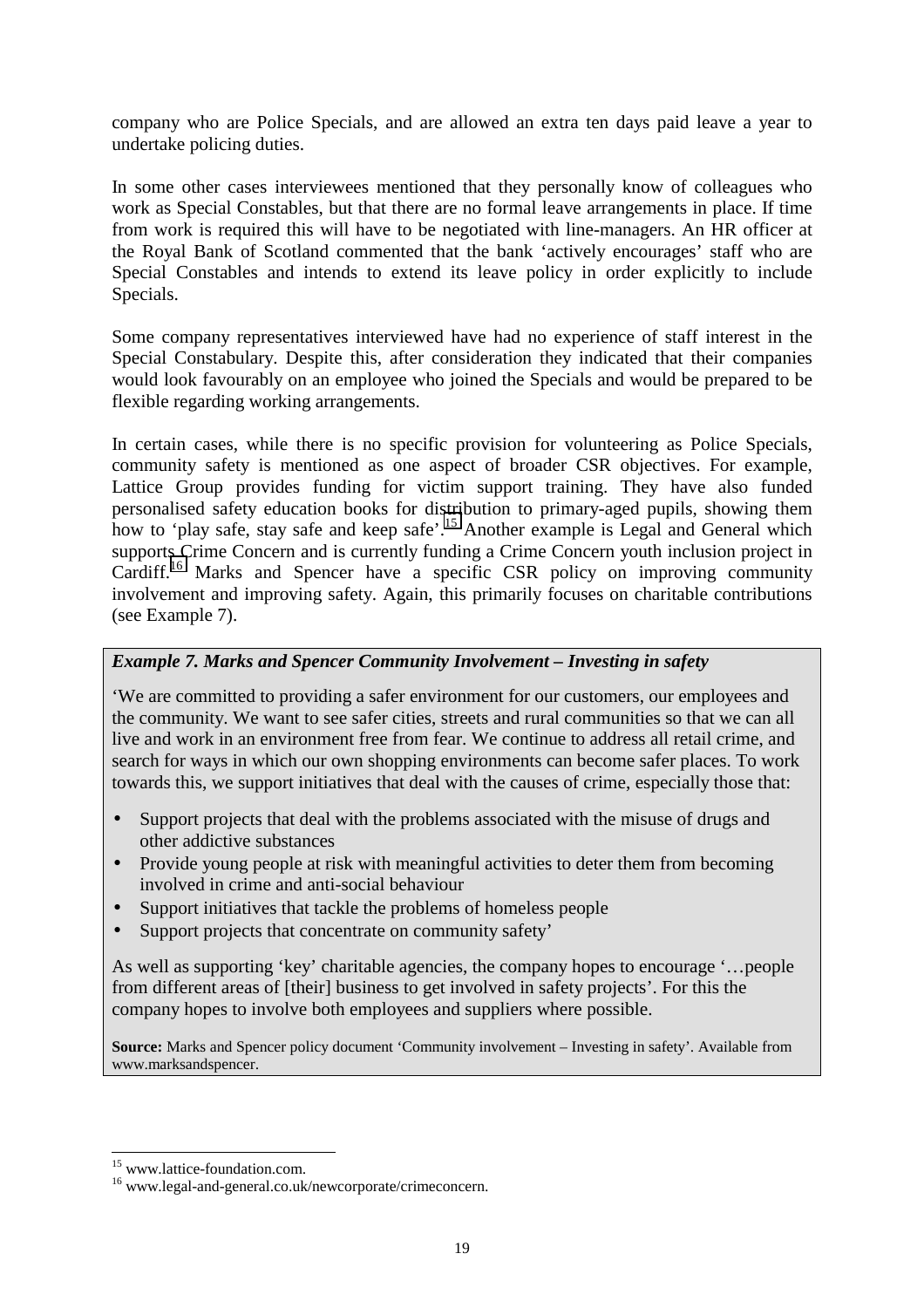The general conclusion to be reached from the available evidence on employee volunteering for the Special Constabulary is that this is an area that is rarely prioritised in volunteering policies. However, it is clear also that many companies are open to the idea of involvement. For some, such as Marks and Spencer, Lattice and Legal and General, this will be a simple extension of existing interest in community safety. For others it might involve a rethinking of their current CSR priorities.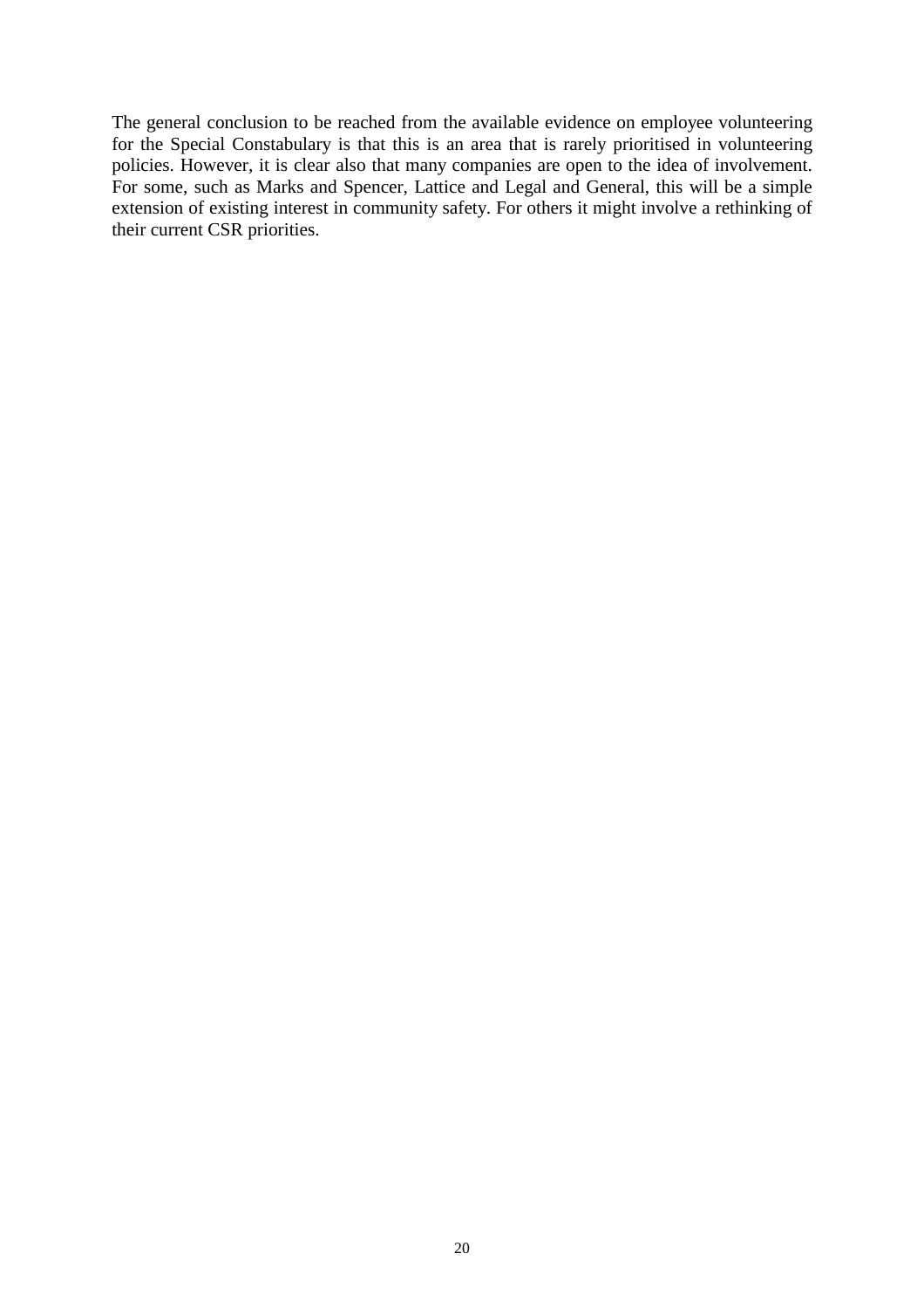### **3. Conclusions: Opportunities for the Special Constabulary**

As noted in the introduction to this paper, the first aim of this study was to examine the attitudes of large employers in the private sector to staff participation in voluntary work. The second aim of the research was to look more specifically at whether employers have provisions for or actively encourage staff involvement in the Special Constabulary.

This concluding section of the report addresses the third aim: that is, it explores opportunities for the Special Constabulary to build on existing interest, on the part of large employers, in employee volunteering. There are five main issues to consider here:

- The favourable environment for employee volunteering;
- Encouraging the prioritisation of community safety within CSR goals;
- The Special Constabulary and transferable skills:
- The use of brokers for employee volunteering; and
- Flexibility and diversity in workplace practices.

#### **A favourable environment for employee volunteering**

The findings of the review of employer policies on volunteering clearly demonstrate that volunteering is accorded a high priority within many large companies. Of the 40 companies from which information was forthcoming, two-thirds permit volunteering during company time, and not one discourages volunteering. It is evident also that volunteering is often viewed as a core component of wider CSR policies. As such, employee volunteering is often co-ordinated or promoted by company departments which are dedicated to CSR or 'community investment' activities.

There is, in other words, currently a favourable climate for staff participation in voluntary work. If the Special Constabulary want to extend recruitment through employer support, they could be 'pushing at an open door'.

It is notable, moreover, that several companies are currently in the process of drafting or refining CSR policies. For example, the GUS retail and business services group produced its first ever CSR report in March 2002. In this report the company's Group Chief Executive identified that, while company interest in its employees and neighbours is not new, grouping these activities ensures it gets the Board's attention:

…many elements of CSR are not new. Most companies have a professional approach to managing people and have long since recognised that well-motivated employees are good for business. Most, too, appreciate the value of being actively involved with the communities in which they operate. By bringing all these aspects together under the one heading, CSR has taken on a scale and an importance that ensures it a place on the Board agenda. (GUS Group Chief Executive John Peace, in GUS, 2002, *Corporate Social Responsibility Report, March 2002*17)

Specific policies on employee volunteering are, likewise, currently being revised in a number of companies. These include Diageo, which has wide-ranging interests in volunteering and

 $\overline{\phantom{a}}$ 17 Available from www.gusplc.co.uk**.**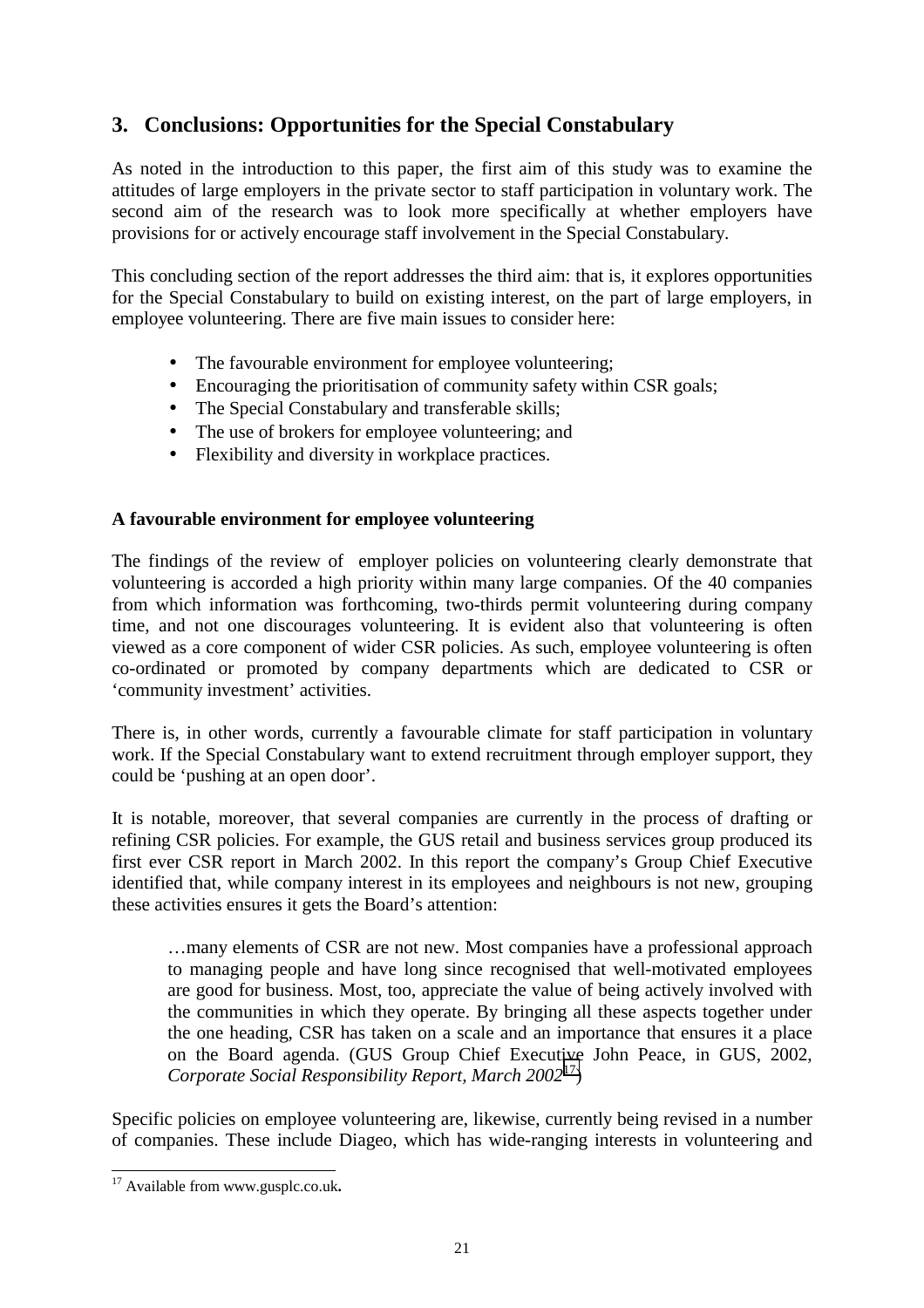charitable activities, and is in the process of drawing up a volunteering policy which is intended to raise the profile of employees' involvement in voluntary work.

#### **Prioritising community safety**

Special Constabulary recruitment would undoubtedly benefit from a greater prioritisation of the theme of community safety within CSR policies. As is discussed earlier, in a small number of the companies reviewed for this study (for example, Lattice Group and Legal and General), issues relating to community safety are included in CSR work. Other areas, such as education and the environment, tend to be much more strongly emphasised.

It is possible that community safety is frequently overlooked as a potential CSR goal, not only because there is such a strong interest in other social issues, but also because the theme of community safety can be viewed in somewhat narrow and negative terms: that is, as solely a matter of crime and crime reduction. If a company's understanding of community safety can be extended to such wider issues as fostering healthy communities, reducing levels of anti-social behaviour, and improving quality of life, this would link it more closely with other community-related CSR objectives. Prioritisation of community safety in this broader sense would mesh with current ministerial interest in promoting public reassurance and reducing fear of crime through greater use of Special Constables, Community Support Officers (CSOs) and local wardens, all of whom are regarded as members of the 'extended police family'.<sup>18</sup> Moreover, a broader perspective on community safety allows for connections to be made to youth related activities that are seen as helping to divert young people from crime.

Support for the Special Constabulary could easily slot within, or build on, employers' general commitment to community safety. However, it should be noted that an interest in the Special Constabulary does not necessarily follow from an emphasis on community safety. For example, despite Marks and Spencer's 'investing in safety' programme (see Example 7), participation in the Special Constabulary is not spelled out as a priority.

It is noted above that some companies provide a 'menu' of specific volunteering opportunities for interested employees. Whether or not a company prioritises community safety, the Special Constabulary should be alert to the possibility of inclusion in any such 'menu', and be proactive in making itself known to employers.

Provisions for employees who work as Special Constables may be offered not so much under the heading of community-based voluntary work but, alternatively, as part of a volunteering policy on 'public service'. An example of this is provided by Abbey National (Example 1). This provides another perspective from which the Special Constabulary can encourage employer support.

#### **The Special Constabulary and transferable skills**

 $\overline{a}$ 

Many of the companies contacted for this research recognise that the kinds of skills and competencies that employees gain through voluntary work can play an important part in the

<sup>&</sup>lt;sup>18</sup> The National Policing Plan (Home Office, 2002b:10) states that: "Chief officers should make full use of officers, Special Constables, CSOs and other members of the extended police family as part of the force's response to anti-social behaviour".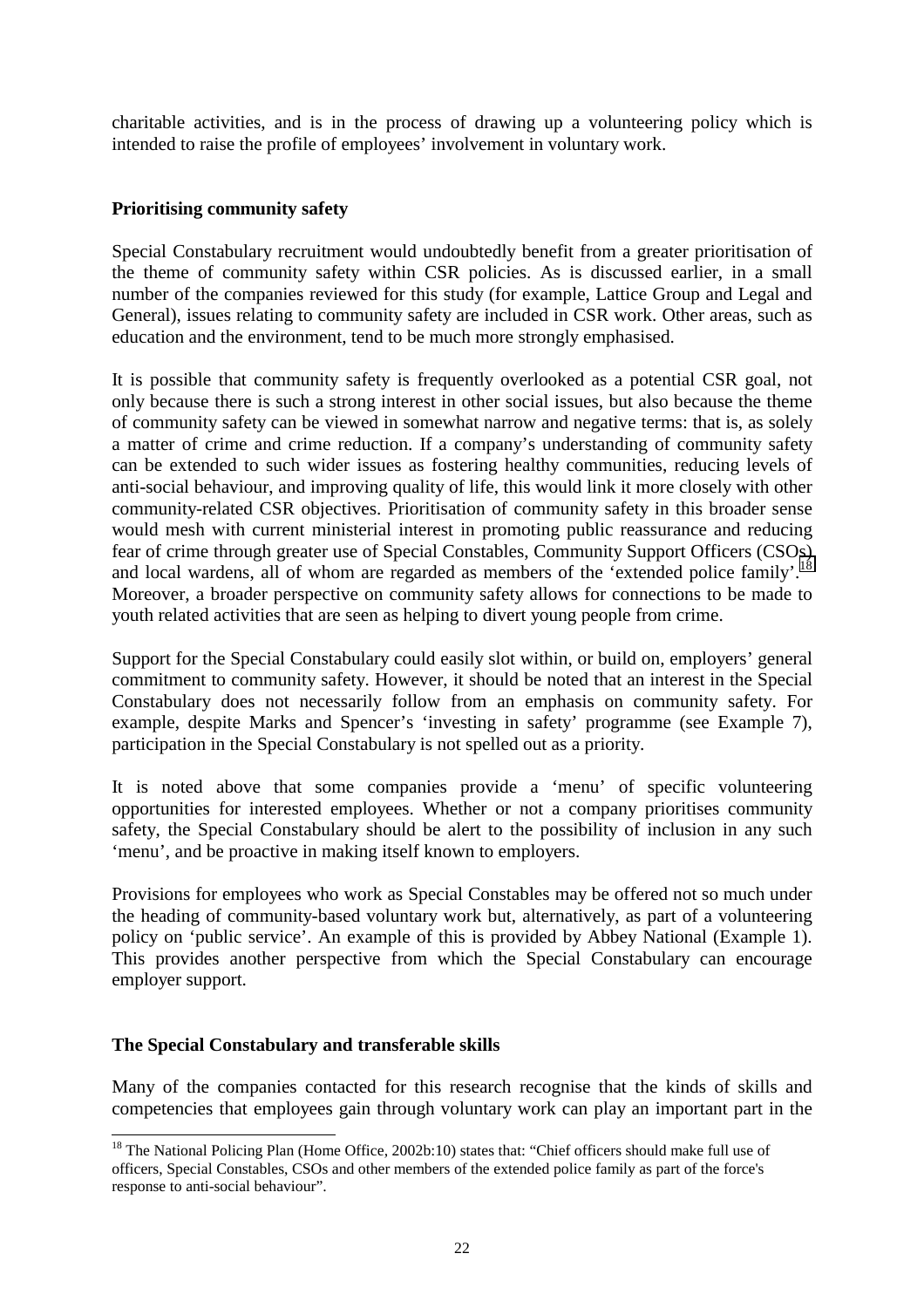workplace. While voluntary activities may entail work of a very different kind or in a different context to that carried out in the company, it may contribute to personal development in a range of ways. This may involve the development of specific skills (such as marketing, presentation and business planning) as well as 'softer' skills (such as assertiveness, team-working abilities and initiative).

It is clear that the varied experiences and skills gained through involvement in the Special Constabulary can benefit both the employee and, ultimately, the employer. According to the Special Constabulary recruitment page of the UK Police website, people who volunteer as Special Constables can undertake a wide range of activities:

[Experiences] …might vary from helping with traffic control at the scene of an accident; restoring order and arresting offenders during a fracas on the street; or searching for a missing child … [as part of] helping the local regular police in their everyday duties.<sup>19</sup>

The more that the Special Constabulary considers how the skills and general competencies acquired by Special Constables can be matched to or fit in with the expectations of employers, the greater their opportunity will be to promote employer support for recruitment.

#### **Brokers for employee volunteering**

Several large companies organise their employee volunteering through a broker – that is, a partnership organisation that co-ordinates and facilitates the work. This is the case, for example, for Prudential, which finds that the main advantage of using a broker is that they can deal with just one contact point that provides information on a wide range of schemes. For Prudential, most community work is focused on education, although brokers deal with all types of voluntary work.

The government, via the Neighbourhood Renewal Unit, the Home Office's Active Community Unit and the DTI Phoenix Fund, has funded a business broker programme run by Business in the Community (BITC) in partnership with the British Chamber of Commerce.<sup>20</sup> Nine pilot schemes have been run with brokers employed '…to support and encourage companies to work with their local communities to tackle deprivation and boost local economies'. According to the BITC website, brokers have two main jobs:

- 1. They are boosting input to Local Strategic Partnerships, …[to] bring together public services, business and voluntary and community groups to improve local areas.
- 2. They are matching business interest with community needs to deliver Neighbourhood Renewal, the strategy to regenerate deprived areas.

The above two objectives can both encompass the work of the Special Constabulary. In fact, BITC, through their 'Capital Cares' programme, have already planned work in the community safety field. A 'Capital Cares Community Safety Action Week' is scheduled to run from 7 to 14 March 2003, aiming to improve the quality and impact of employee volunteering throughout Greater London.

<sup>&</sup>lt;sup>19</sup> www.ukpolice.org.uk/public/special\_recruit.

<sup>20</sup> See www.bitc.org.uk/programmes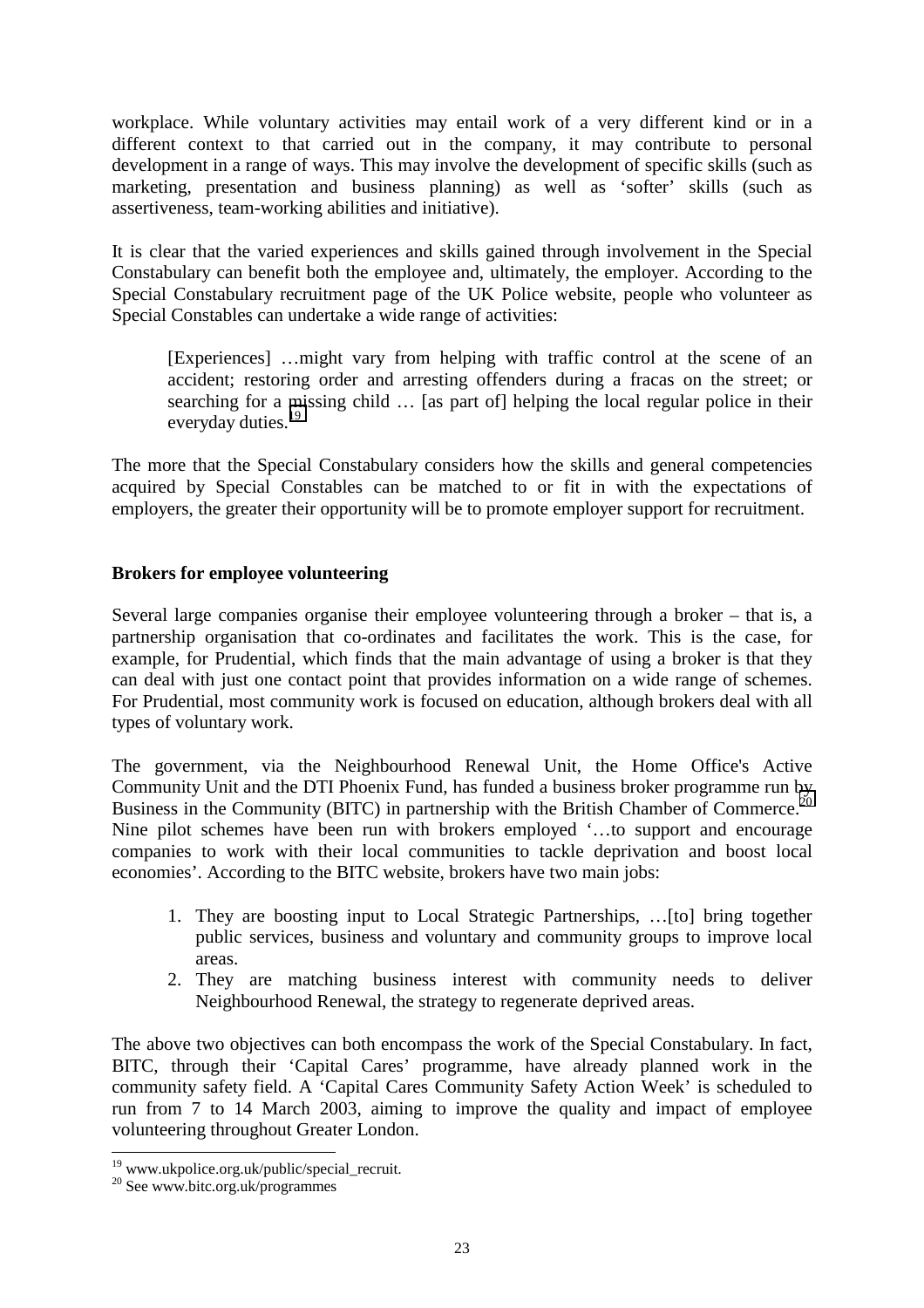Davis Smith and Rankin's (1999) development of an employer-supported volunteering (ESV) model, which made use of brokers to promote Special Constable recruitment, produced a number of conclusions about how to maximise the effectiveness of this approach. The ESV pilot used both internal brokers (including a Special Constable and retired police officer) and external brokers (including BITC and a business consultant). Davis Smith and Rankin argue that whether an internal or external broker is used:

The most important quality that is needed is the ability to present an initial case to the employer which makes clear that all parties will benefit from the partnership. A broker therefore needs to be confident, have good presentational skills and be well briefed on the benefits that are available in return for employer support (Davis Smith and Rankin, 1999: 31).

#### **Flexibility and diversity**

 $\overline{\phantom{a}}$ 

Employers in Britain – both in the private and public sectors – are today facing increasing pressures to allow flexible working practices. More and more employees are demanding working conditions that permit a satisfactory 'work-life balance'. For their part, employers are responding to these demands and to legislative changes on working practices, and many are aware that the motivation and morale of staff may be enhanced if they are offered greater flexibility.

Company policies on employee volunteering should be seen in the context of these trends. When companies make provisions for volunteering, just as much as when they permit flexible working to take account of family and other responsibilities, they are recognising that work commitments cannot be carried out at the cost of all other aspects of life. Indeed, these wider issues relating to flexible working and the 'work-life balance' are often incorporated within CSR goals.

Although these concerns are generally an underlying or implicit feature of employee volunteering policies, rather than a core component, they should nevertheless be reflected in programmes devised by the Special Constabulary with a view to attracting employer support.

It is also crucial that, in seeking to raise their profile among employers, the Special Constabulary takes account of the great diversity in company policies. There is diversity not only in areas of interest within CSR goals, but also in the extent to which volunteering is formalised in company policy and is favoured over other forms of charitable involvement. Furthermore, some companies face practical constraints in releasing staff for voluntary work that are not necessarily a concern for others.<sup>21</sup> This indicates that campaigns for employer support should not be uniform, but should be tailored to the particular interests and circumstances of the companies involved. Brokers can, of course, play an important part in this.

 $21$  The issue of constraints on releasing volunteering has not been examined in detail by this study, as it relates more to the day-to-day management of personnel than to the formulation of company-wide policies and approaches. However, a Community Affairs Manager with Bradford and Bingley, interviewed for this study, commented that staff in the company's branches – who make up the large majority of employees – cannot do volunteering in work hours as this would leave the branches short of staff.